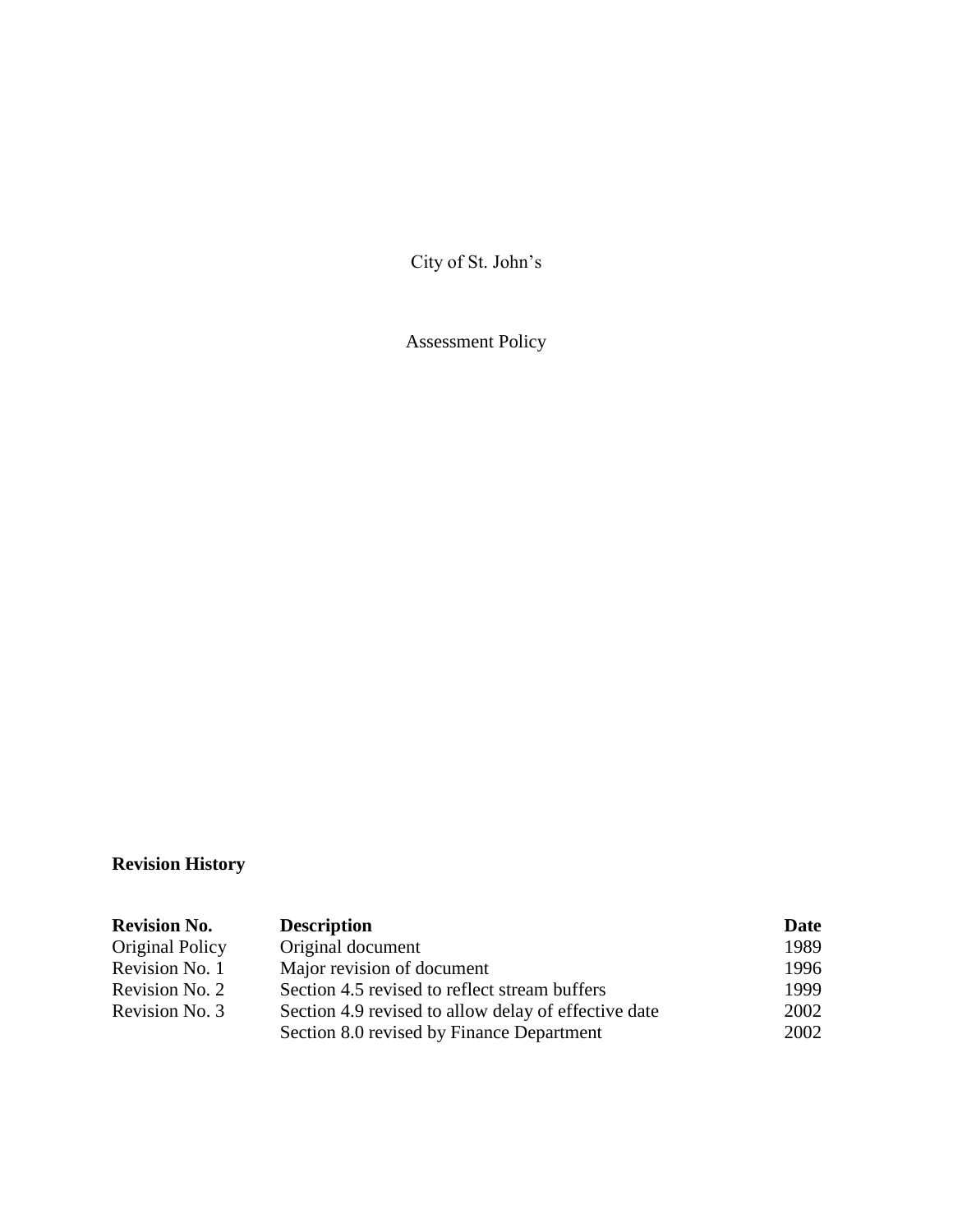# Table of Contents

| 1.0 | <b>Intent of Assessment Policy</b>                           | Page 1 |
|-----|--------------------------------------------------------------|--------|
|     |                                                              |        |
| 2.0 | <b>Legal Empowerment</b>                                     | Page 1 |
|     |                                                              |        |
| 3.0 | Definitions                                                  | Page 1 |
|     |                                                              |        |
| 4.0 | <b>Calculation of Assessments</b>                            | Page 2 |
|     | 4.1<br><b>Calculation of Base Assessment Rates</b>           | Page 2 |
|     | Determination of Annual Adjustment Factor<br>4.2             | Page 3 |
|     | <b>Setting of Annual Assessment Rates</b><br>4.3             | Page 3 |
|     | <b>Calculation of Assessments</b><br>4.4                     | Page 3 |
|     | Determination of Frontage<br>4.5                             | Page 3 |
|     | Installation of Works Across Partial Frontage<br>4.6         | Page 4 |
|     | 4.7<br>Determination of Property Classification              | Page 4 |
|     | Minimum Assessment<br>4.8                                    | Page 4 |
|     | <b>Effective Date of Assessments</b><br>4.9                  | Page 5 |
|     | 4.10 Sign-off Policy                                         | Page 5 |
|     |                                                              |        |
| 5.0 | <b>Goulds Assessment Policy</b>                              | Page 5 |
|     | 5.1<br>Pre-Amalgamation Services                             | Page 5 |
|     | <b>Post-Amalgamation Services</b><br>5.2                     | Page 6 |
|     |                                                              |        |
| 6.0 | <b>Third Party Assessments</b>                               | Page 6 |
|     |                                                              |        |
| 7.0 | <b>Trunk Sewer Assessments</b>                               | Page 6 |
|     |                                                              |        |
| 8.0 | Collection of Assessments Other Than for New Street Creation | Page 6 |
|     | 8.1<br>Minimum Balance Payable - Residential Properties      | Page 6 |
|     | 8.2<br><b>Total Balance Owing</b>                            | Page 7 |
|     | <b>Excess Portion</b><br>8.3                                 | Page 7 |
|     | Civic Assessments Payment Procedures<br>8.4                  | Page 7 |
|     | 8.5<br>Collection of Assessments - New Street Construction   | Page 7 |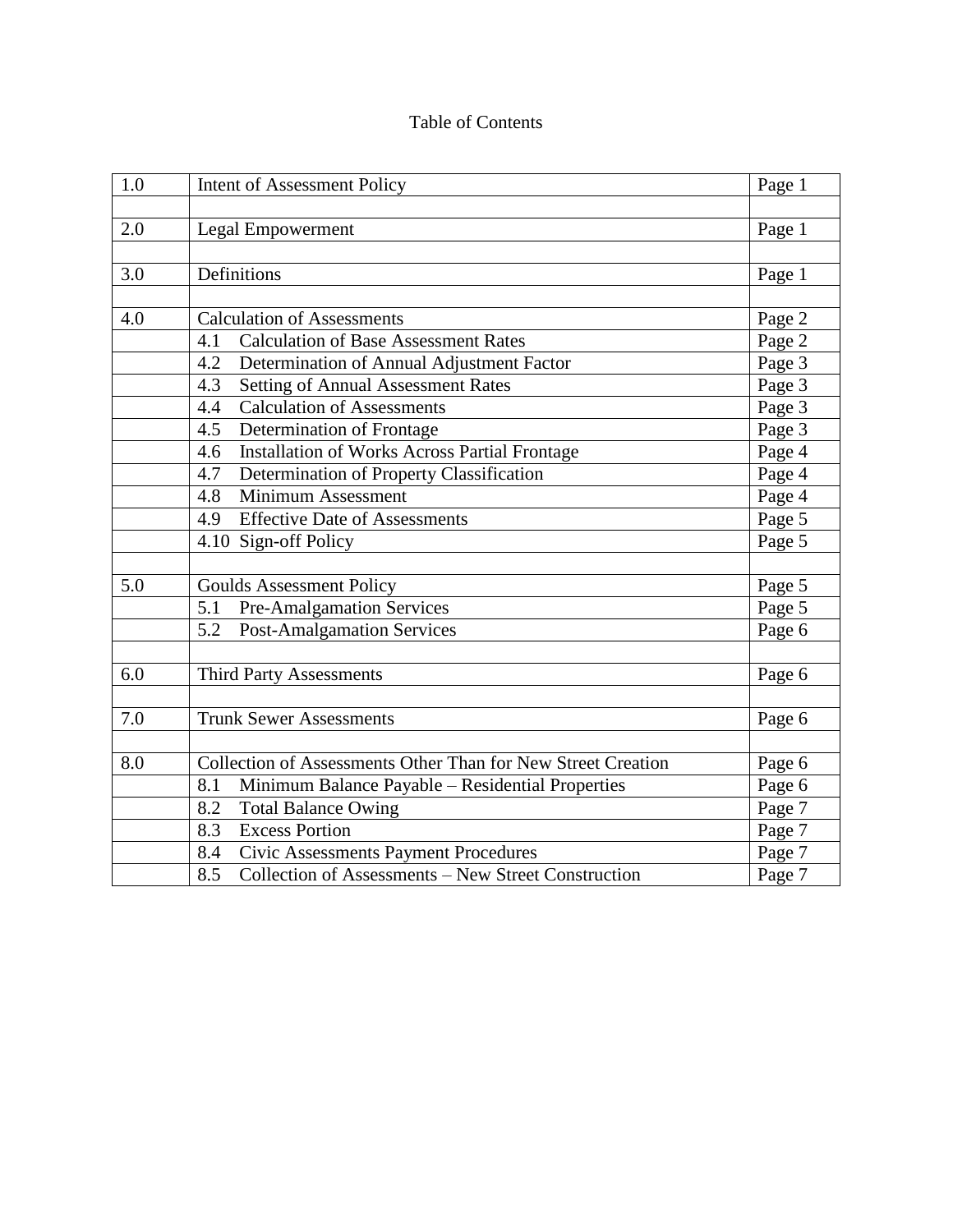# **Table of Contents**

| Appendix A: | <b>Calculation of Base Assessment Rates</b>                                       |
|-------------|-----------------------------------------------------------------------------------|
| Appendix B: | Area of former Town of Goulds<br>To which Pre-amalgamation Assessment Rates Apply |
| Appendix C: | Amendments to Assessment Policy                                                   |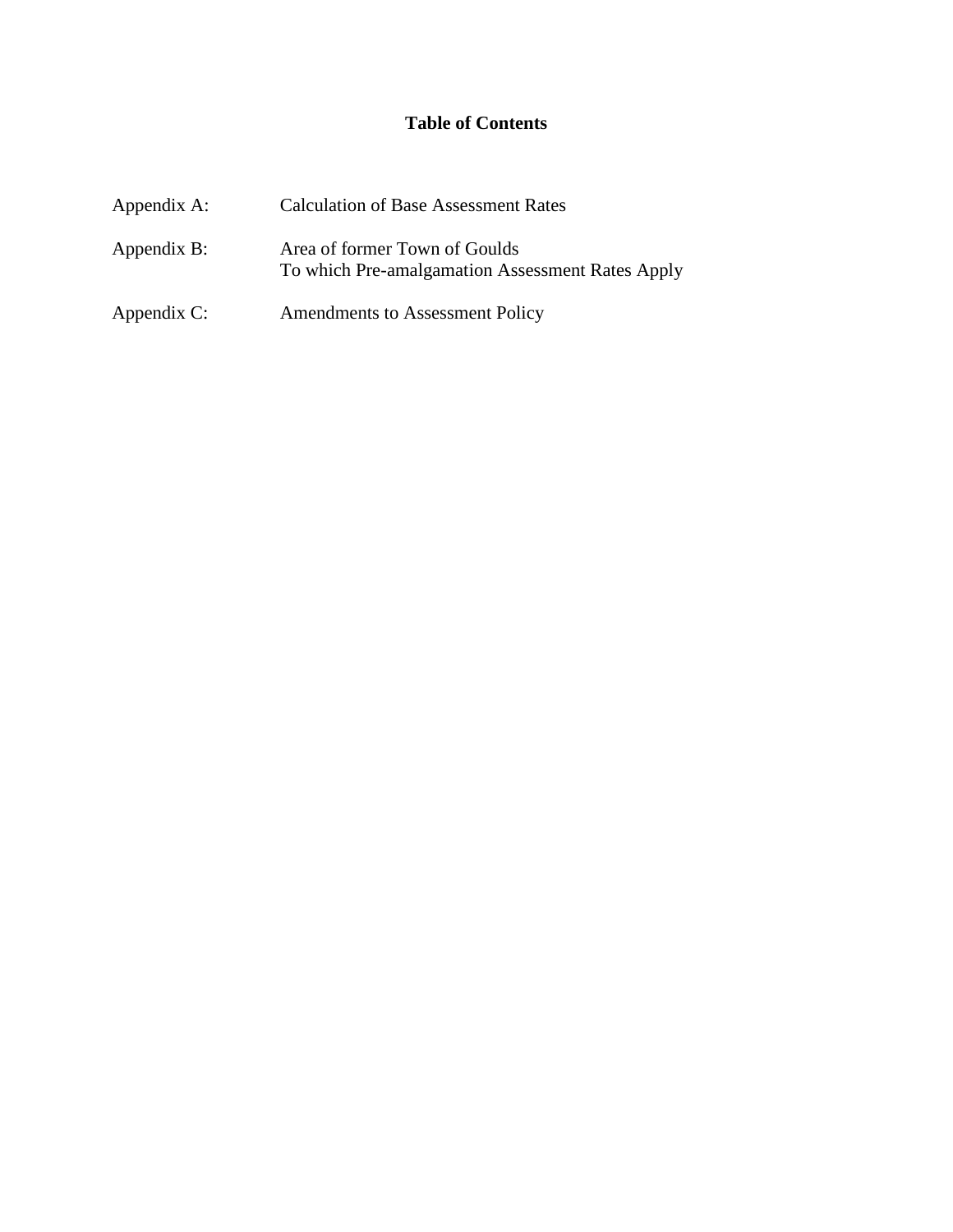#### **1.0 Intent of Assessment Policy**

It is the intent of the City of St. John's Assessment Policy to provide a policy under which all citizens of the City of St. John's are assessed at the same rate for civic improvement works that are completed within the same year. The Assessment Policy also provides a measure of stability to the City's assessment rates and allows citizens to be advised of the approximate amount of assessments before work is started.

This Assessment Policy applies to the upgrading of existing, or the installation of new, infrastructure works on City streets. It does not apply to subdivisions developed by independent developers.

#### **2.0 Legal Empowerment to Collect Assessments**

The enabling legislation that provides to the City of St. John's its duties and powers respecting taxation, assessment and collection are as follows:

- 1. The St. John's Assessment Act, R.S.N. 1990, c. S-1;
- 2. The Urban and Rural Planning Act, R.S.N. 1990, c. U-7; and
- 3. The City of St. John's Act, R.S.N. 1990, c. C-17.

The St. John's Assessment Act primarily empowers the City to assess and collect property, business and water taxes and, generally, does not speak to many of the more common civic assessments.

The 1994 Development Regulations and the St. John's Municipal Plan are subordinate to the Urban and Rural Planning Act. As regards civic assessments the Development Regulations generally empower the City to assess for various civic improvements necessitated by or benefiting new development or subdivision of land. The Regulations also empower the City to charge and collect various fees and levies related to new development and subdivision of land.

The City of St. John's Act provides most of substantive powers that enable the City to assess and collect monies for general civic improvements that are not specifically required or made for the benefit of new development or subdivision of land.

#### **3**.**0 Definitions**

For the purposes of the City of St. John's Assessment Policy, the following definitions are applicable.

- 3.1 **City** means the City of St. John's.
- 3.2 **Commercial property** means any land other than land that is zoned for residential uses, as defined in this Policy. Servicing of commercial property is generally achieved by using larger pipe sizes than would be used to service residential properties.
- 3.3 **New Street Creation** means creation of a new street.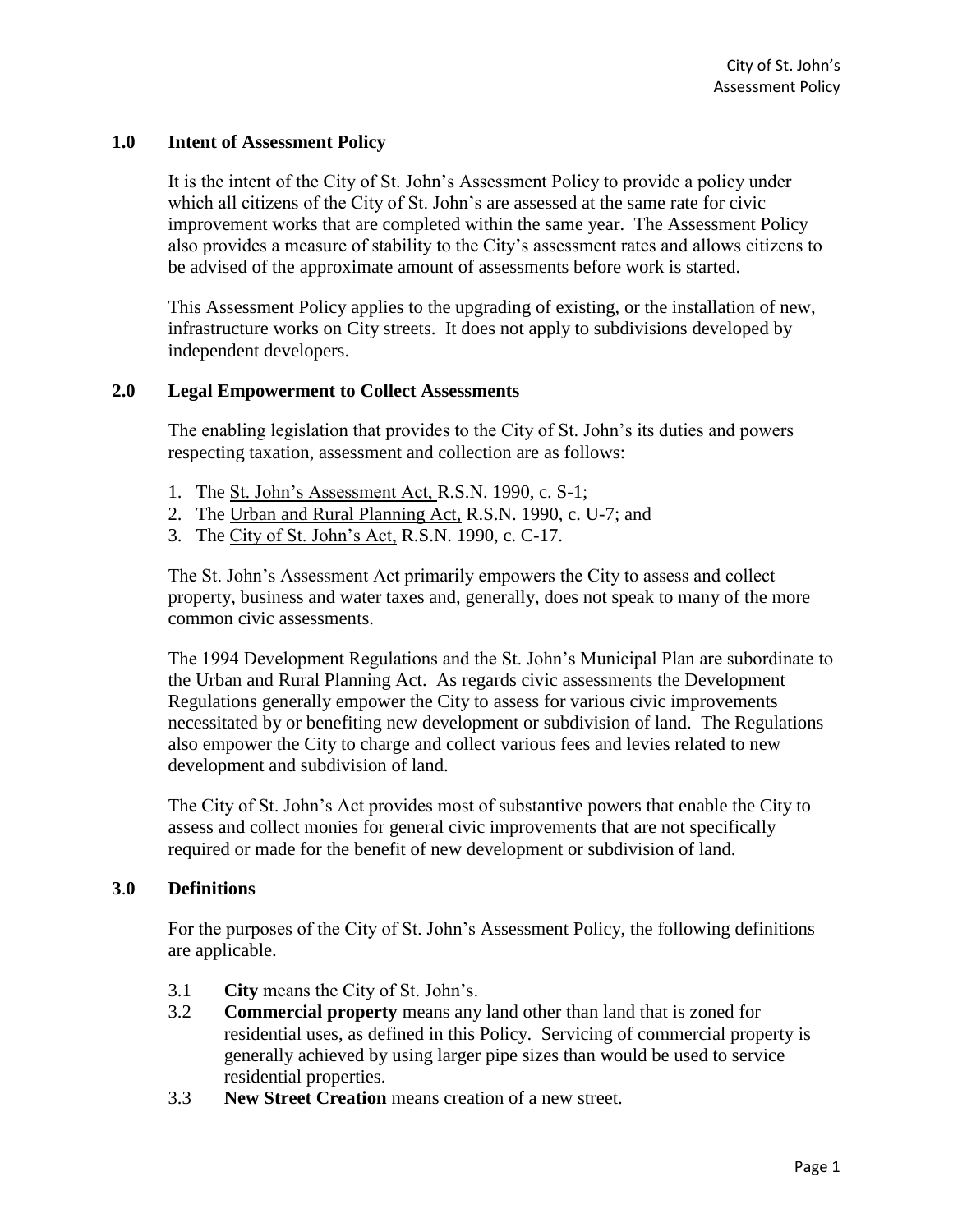- 3.4 **New Street** means any street which was not a public street prior to the undertaking of the works.
- 3.5 **Residential property** means land used exclusively for a dwelling or dwelling unit that is serviced by means of the standard residential servicing scheme of 20 mm diameter water service, 100 mm diameter sanitary service, and 100 mm diameter storm service. Large scale residential uses such as apartment buildings and condominiums, are considered to be commercial properties for the purposes of this Policy.
- 3.6 **Service lateral** means that portion of the water, sanitary, or storm sewer system from the main line to the property boundary.
- 3.7 **Sidewalk** means concrete sidewalk. The replacement of an asphalt sidewalk area with asphalt, or the replacement of a gravel sidewalk area with asphalt are not assessable works under this Policy.
- 3.8 **Street Improvement** means the upgrading and/or widening of existing public streets to regular City standards for public streets.

# **4.0 Calculation of Assessments**

### **4.1 Calculation of Base Assessment Rates**

The Base Assessment Rates were originally developed during the initial implementation of the City's Assessment Policy in 1989. Base Assessment Rates were developed for each of the following twelve categories of civic improvements.

| 1. Water Main                   | $$125.00$ per metre       |
|---------------------------------|---------------------------|
| 2. Sanitary Sewer Main          | $$114.00$ per metre       |
| 3. Storm Sewer Main             | $$74.00$ per metre        |
| 4. Residential Water Service    | \$814.00 each             |
| 5. Residential Sanitary Service | \$840.00 each             |
| 6. Residential Storm Service    | \$840.00 each             |
| 7. Commercial Water Service     | \$3,085.00 each           |
| 8. Commercial Sanitary Service  | $$1,490.00$ each          |
| 9. Commercial Storm Service     | \$1,365.00 each           |
| 10. Street Improvement          | $$67.00$ per metre        |
| 11. New Street Creation         | <b>Full Cost Recovery</b> |
| 12. Sidewalk                    | $$16.00$ per metre        |

One additional Base Assessment Rate was developed in 1994 to accommodate the upgrading of rural lanes to acceptable standards. The necessity for this particular category arose as a result of the 1992 amalgamation of largely rural area by the City of St. John's. The additional category of civic improvement is:

13. Rural Street Upgrading  $$57.00$  per metre

In all cases the Base Assessment Rates were calculated using the Department of Engineering base unit prices, the City's Subdivision and Construction Procedures Manual and the City's Specifications Book.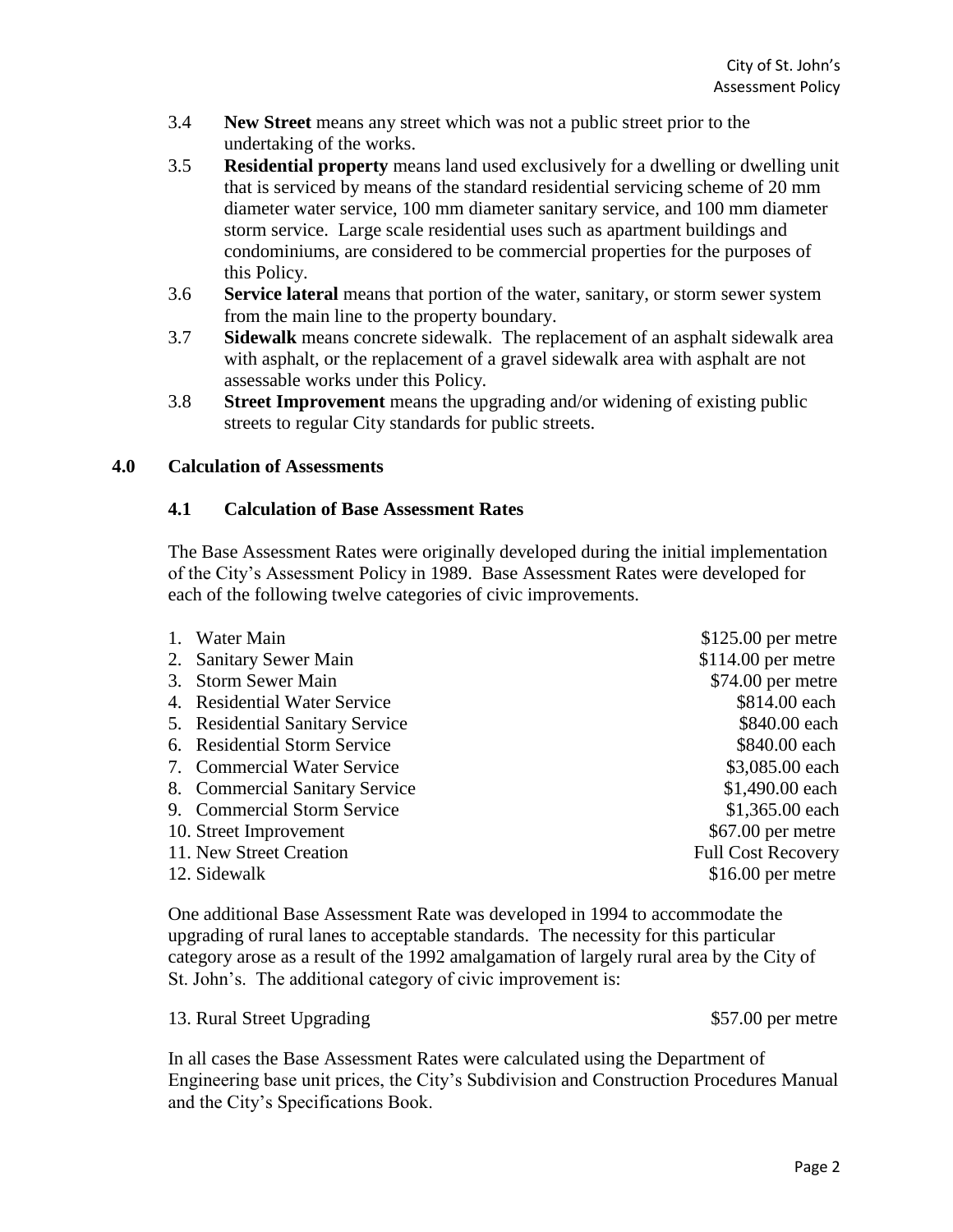For each category of civic improvement project, the units required to perform the necessary work were determined. These units were then multiplied by the applicable unit price to calculate the construction cost. A percentage was added to the construction cost to provide an allowance for reinstatement work and for engineering and supervision fees.

A number of assumptions were made for each category of civic improvement project during the determination of the units that were required to perform the necessary work. These assumptions, including assumptions relating to cost-sharing arrangements with other levels of government, are detailed in Appendix A, which contains the calculations for each of the thirteen categories of civic improvement project.

### **4.2 Determination of Annual Adjustment Factor**

The base assessment rates for civic improvement projects are adjusted annually by the City to reflect changes in construction costs.

For each civic improvement project substantially completed in the previous year, the low bid received by the City is divided by the base bid to determine an adjustment factor for that particular project. The base bid is determined by applying the City's unit prices to the items included in the contract being analyzed.

The individual adjustment factors for each civic improvement project are then weighted based on the base bid construction cost to arrive at the annual adjustment factor.

### **4.3 Setting of Annual Assessment Rates**

The annual assessment rates for civic improvements are determined by multiplying the base assessment rates by the annual adjustment factor. The annual assessment rates are brought to Council in January of each year for approval. The approved assessment rates then apply to any civic improvement project substantially completed in that year.

# **4.4 Calculation of Assessments**

#### **4.4.1 Frontage Assessments**

Assessments for civic improvements that are based on frontage are determined by multiplying the applicable frontage, measured in metres, by the appropriate assessment rate.

# **4.4.2 Service Lateral Assessments**

Assessments for civic improvements for service laterals are determined by multiplying the number of service laterals by the appropriate assessment rate.

#### **4.5 Determination of Frontage**

For the purposes of the City's Assessment Policy, frontage is defined as the shortest property boundary line that fronts on a public street. Where the street line is curved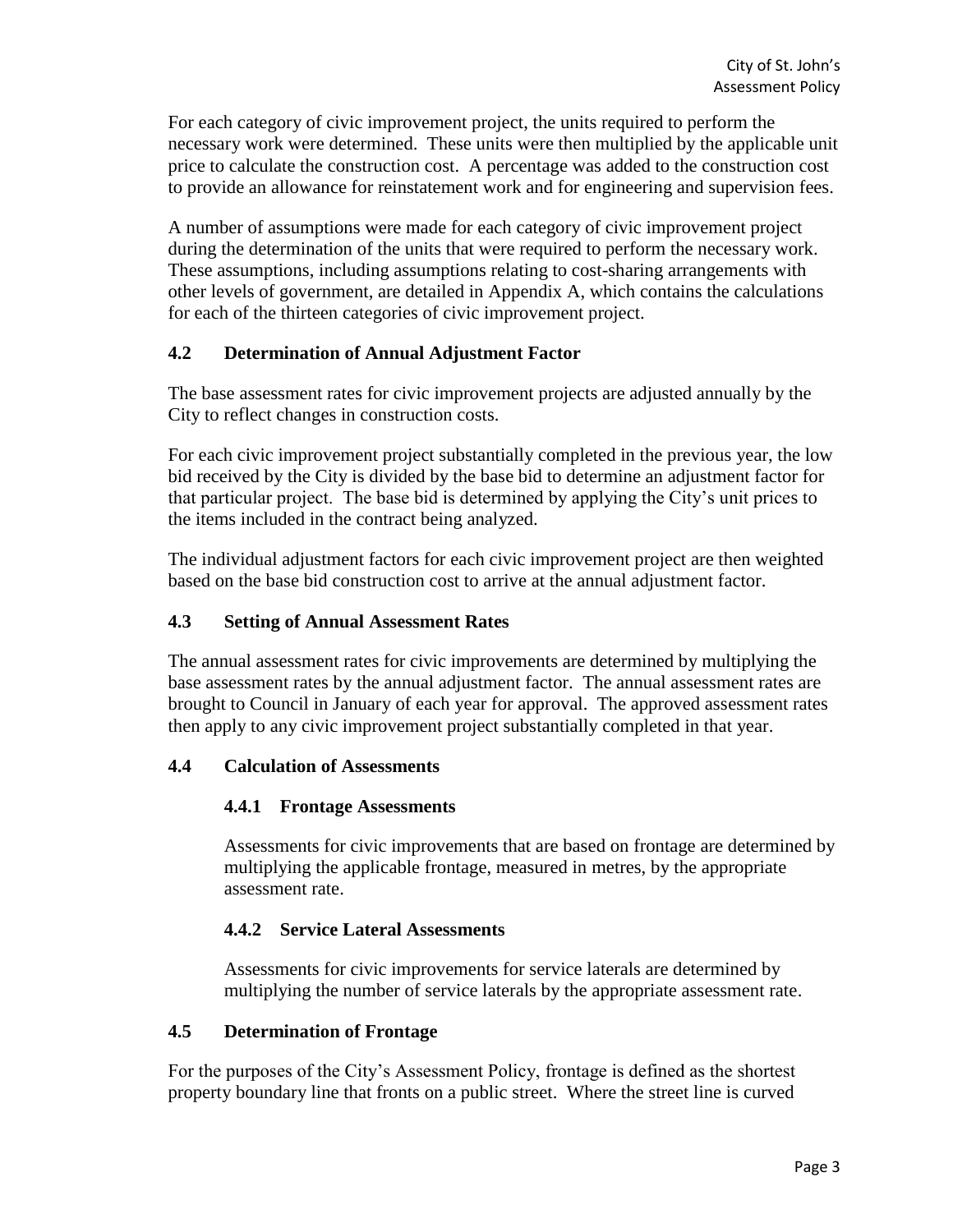along the front of the property being assessed, the length of the chord will be used in the determination of the frontage.

Property located on corner lots will be assessed on the lot frontage only. The length of frontage will be determined by projecting the flanking street line to intersect with the frontage street line.

For corner lots that are capable of being subdivided along the flanking street, the length of flanking street line required for the homestead lot to meet the requirements of the City's Development Regulations will be exempted from assessment. The balance of the frontage along the flanking street line will be assessed for applicable civic improvements. This requirement applies to both residential and commercial properties.

Frontage that cannot be developed because of City regulations prohibiting development in the buffer zones of ponds, waterways and wetlands will not be considered as assessable frontage.

# **4.6 Installation of Works Across Partial Frontage**

Where civic improvement works have not been installed across the entire frontage of a property, the frontage to be used in determining the assessment will be the frontage along which the works have been installed, with the exception that the minimum frontage requirements of Section 4.8 shall apply, and with the exception of the Storm Sewer Main assessment as outlined below.

In the case of Storm Sewer Main assessment, because the storm sewer main is considered an integral part of the street work, and because the entire frontage of a property benefits from improved street drainage, regardless of whether the storm sewer main extends along the entire frontage of a property, the entire frontage of a property will be assessed for Storm Sewer Main assessment when street storm drainage works are installed.

Where it can be demonstrated that the storm service cannot be utilized for valid technical reasons, consideration can be given to waiving the Storm Service assessment.

# **4.7 Determination of Property Classification**

For the purposes of the City's Assessment Policy, properties will be classified as either residential or commercial on the basis of the applicable definitions noted in Section 3.0, Definitions. The latest edition of the City's Zoning Map will be used to determine the property type for vacant lands.

# **4.8 Minimum Assessment**

When a residential property is provided with services (ie. water and/or sanitary sewer), the minimum frontage to be used for the calculation of assessments is 15.25 metres. This minimum frontage is to be used regardless if the actual frontage of the property or the length of services installed along the frontage of the property, is less than 15.25 metres.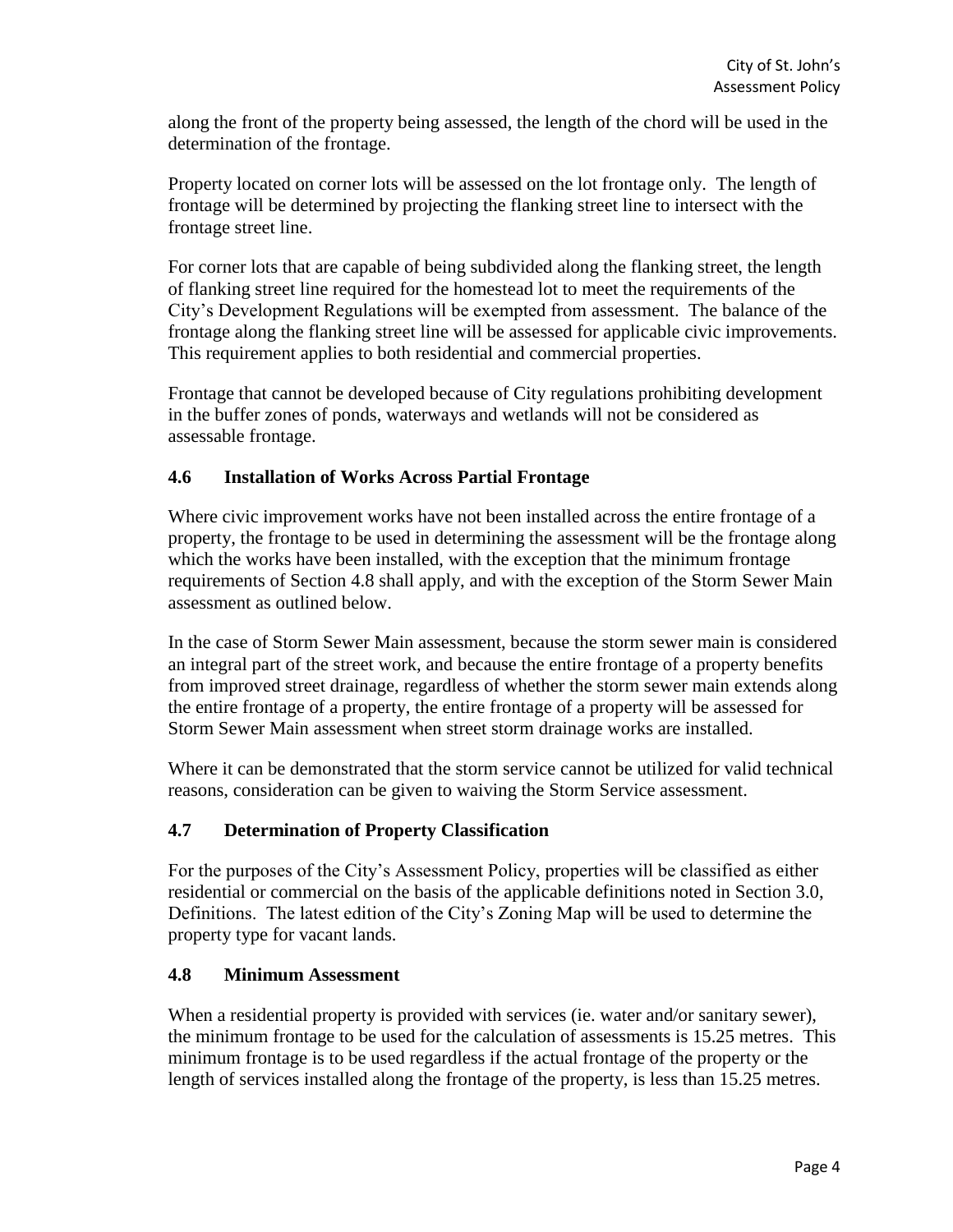The minimum frontage requirement applies to water main and sanitary sewer main assessments. It does not apply to the storm sewer, street improvement, new street, sidewalk and rural street upgrading assessments. For street improvements, new street, sidewalk and rural street upgrading assessments, the actual frontage of the civic improvement work will apply when assessments are calculated.

For storm sewer main assessments, as per Section 4.6, the entire frontage of a property will be assessed.

The minimum frontage requirement also does not apply to commercial properties. For commercial properties, the entire frontage will be assessed.

### **4.9 Effective Date of Assessments**

All assessments are due upon substantial completion of the works. Properties will not ordinarily be assessed for anticipated works nor for work in progress, until those works are deemed to be substantially complete. In situations where weather or seasonal conditions may prevent or delay service connections, the effective date of assessments may be postponed to June 1 of the following year.

# **4.10 Sign-off Policy**

At its Regular Meeting of February 7, 1994, St. John's Municipal Council approved the development of a Sign-off Policy whereby residents have to agree with the payment of assessments prior to any given project being implemented. A project will only proceed if the majority of residents are in agreement. The exception to this scenario would occur when the City feels that the implementation and completion of a project is necessary because of its impact on the City's overall operation and because the completion of the project will be to the benefit of the City.

#### **5.0 Goulds Assessment Policy**

#### **5.1 Pre-Amalgamation Services**

Prior to its amalgamation with the City of St. John's, the former Town of Goulds had its own policy regarding the collection of assessments for civic improvements. That policy assessed for water mains and sanitary sewer mains. The rates that were in effect in 1991 in the former Town of Goulds prior to amalgamation with the City of St. John's in 1992 were:

| 1. Water and Sewer (vacant land)       | $$50.00$ per foot     |
|----------------------------------------|-----------------------|
| 2. Water and Sewer (existing dwelling) | \$500.00 per dwelling |

For water main or sanitary main only, the rates have been split as follows:

| 3. Water Main (vacant land)       | $$25.00$ per foot      |
|-----------------------------------|------------------------|
| 4. Sanitary Main (vacant land)    | $$25.00$ per foot      |
| 5. Water Main (existing dwelling) | $$250.00$ per dwelling |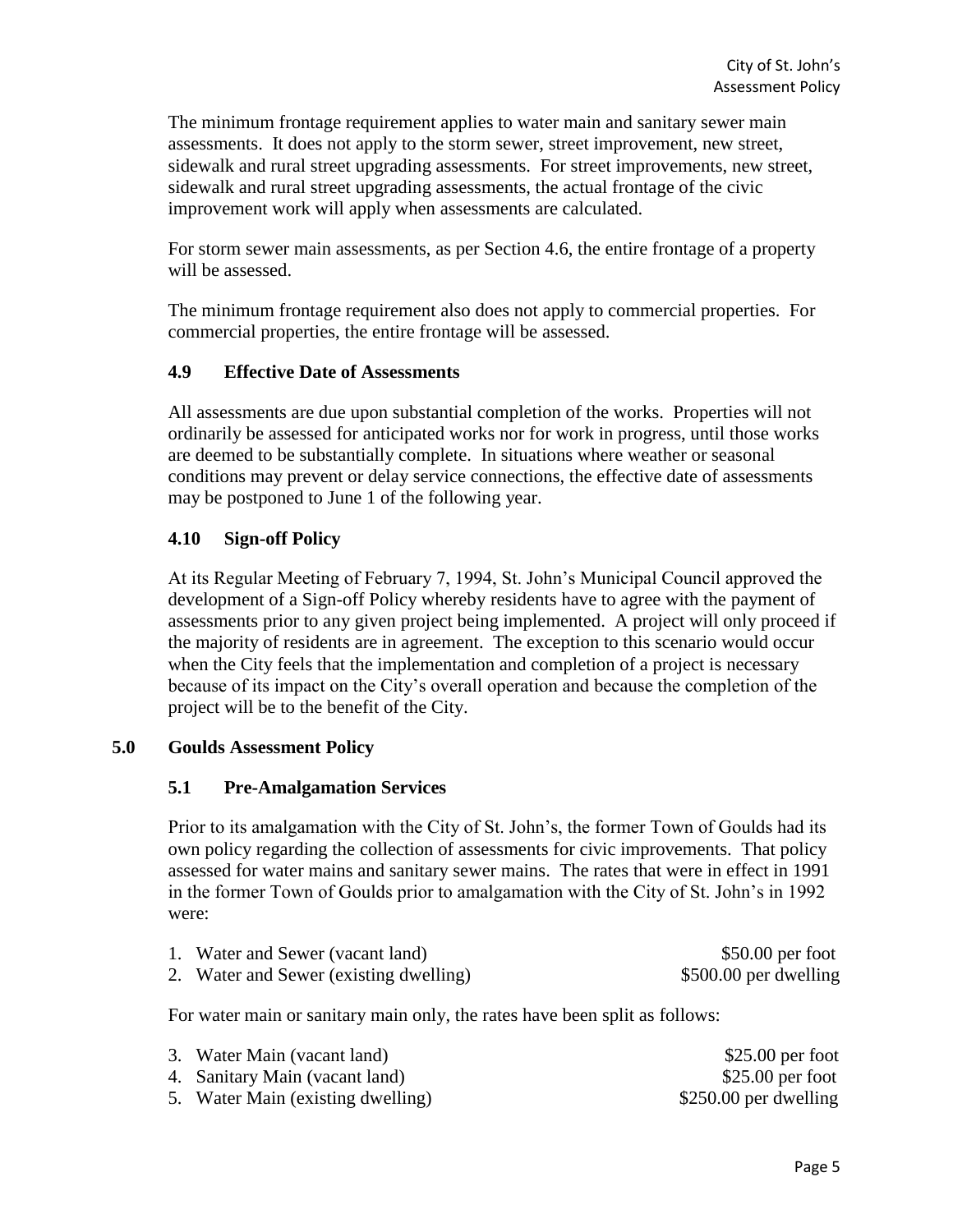6. Sanitary Main (existing dwelling) \$250.00 per dwelling

These assessment rates will apply to areas of the former Town of Goulds where services existed prior to amalgamation with the City of St. John's. A plan showing the areas to which these assessment rates are applicable is enclosed in Appendix B.

For the purposes of this Policy, the minimum frontage for calculation of assessments that applies to properties in the former Town of Goulds is the frontage required under the appropriate section of the City of St. John's Development Regulations. For instance, if the zoning for an area requires lots with a minimum frontage of 30 metres (100 feet), then the minimum frontage for assessment purposes will be 30 metres.

# **5.2 Post-Amalgamation Services**

Any civic improvement work that is performed in the former Town of Goulds by the City of St. John's after the January 1, 1992 amalgamation date will be assessed in accordance with this Policy.

# **6.0 Third Party Assessments**

Where works that are assessable under this Policy are performed by others, the City will undertake to collect assessments on behalf of those parties, if requested, in writing, to do so. The assessments that will be recovered by the City on behalf of the third parties will be recovered in accordance with the guidelines of this Policy. The assessment rates that will be used to determine the assessments will be the rates in effect for the year in which the work is substantially completed.

Where property owners apply to develop property that fronts on an existing City street that is not constructed to City standards, the property owner may be required to upgrade both sides of the street along the frontage of his property to City standards. If such upgrading is required, the City will undertake to collect assessments on behalf of the property owner in accordance with this Policy.

# **7.0 Trunk Sewer Assessments**

This Policy does not apply to trunk sewer assessments. The assessment rates for trunk sewers are generally calculated on a contributing area, rather than frontage, basis. Trunk sewer assessment rates are usually in the form of an assessment rate per hectare.

Trunk Sewer Assessments are due prior to approval to subdivide or develop property, and prior to connection to the sanitary sewer system.

# **8.0 Collection of Assessments Other Than For New Street Creation**

# **8.1 Minimum Balance Payable – Residential Properties**

The City has determined the average property frontage to be 15.25 m. An invoice is sent to the property owner showing the Minimum Balance Payable and the Total Balance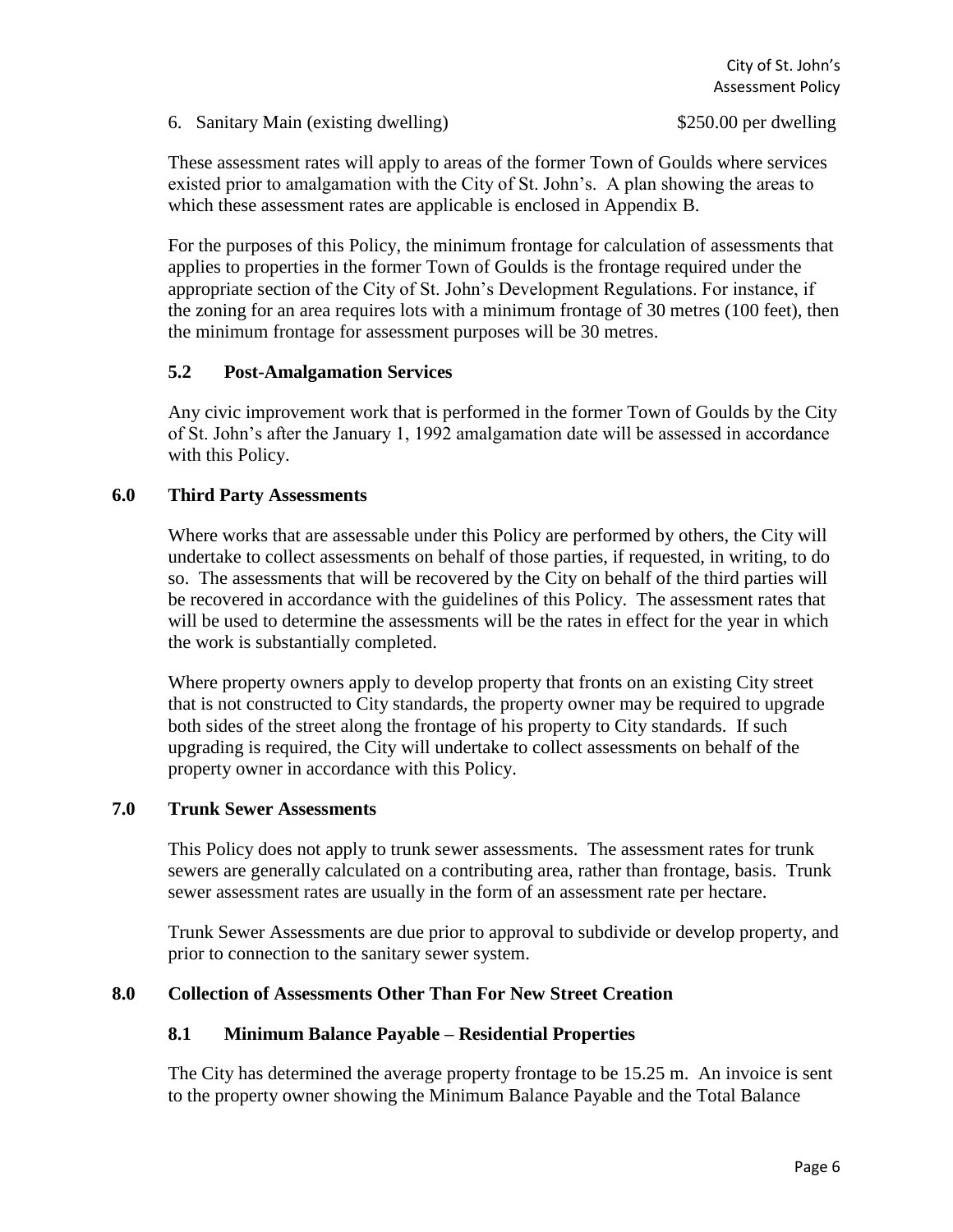Owing. The Minimum Balance Payable is the established cost of civic improvements per metre multiplied by the length of frontage to a maximum of 15.25 m. This amount is due within 30 days after the effective date of the assessments. Property owners may make arrangements to pay the Minimum Balance Payable over a period not to exceed five years of the effective date of the assessments. Interest for the full period of the arrangements will be applied at a rate equal to the City's current cost of borrowing plus 2%. The City will not accept an application to connect until the Minimum Balance is paid or legally binding payment arrangements are signed by the property owner(s).

#### **8.2 Total Balance Owing**

The Total Balance Owing is the total of all assessments invoiced for a property.

#### **8.3 Excess Portion**

The difference between the Minimum Balance and the Total Balance Owing is designated as the Excess Portion. There is no interest charged on the excess portion. However, property owners must make arrangements to pay the excess portion before an application to connect will be accepted. The payment arrangements must provide for regular monthly payments over a period not to exceed twenty years.

If the property already has a house on it and the lot size is greater than 450 square metres, the owner can pay a minimum area assessments based upon the 450 square metres. Any portion of a developed property in excess of 450 square metres will be invoiced only when the property, or portion thereof, is sold, subdivided or developed and the area assessment(s) must be paid in full at that time. Any vacant property will be invoiced only when the property is sold, subdivided or developed and the area assessment(s) must be paid in full at that time.

In addition, the standard agreements with the City will provide that the Total Balance of the frontage assessments must be paid when the property is sold, subdivided or developed.

The Minimum Balance Payable may be paid by cheque or money order. This may be paid by instalments after an agreement has been made with the City. The Minimum Balance will be subject to 1.25% per month interest charge should payment arrangements not be made within 30 days of the effective date of the assessments.

#### **8.4 Civic Assessments Payment Procedures**

There are procedures in place to accommodate the payment of Civic Assessments. Applications and information are available from the Finance Department.

#### **8.5 Collection of Assessments – New Street Construction**

Assessments shall be applied to each affected property immediately upon completion of the new street. In lieu of payment within 30 days, the owner shall provide the City with registered mortgage on the property for the amount owing.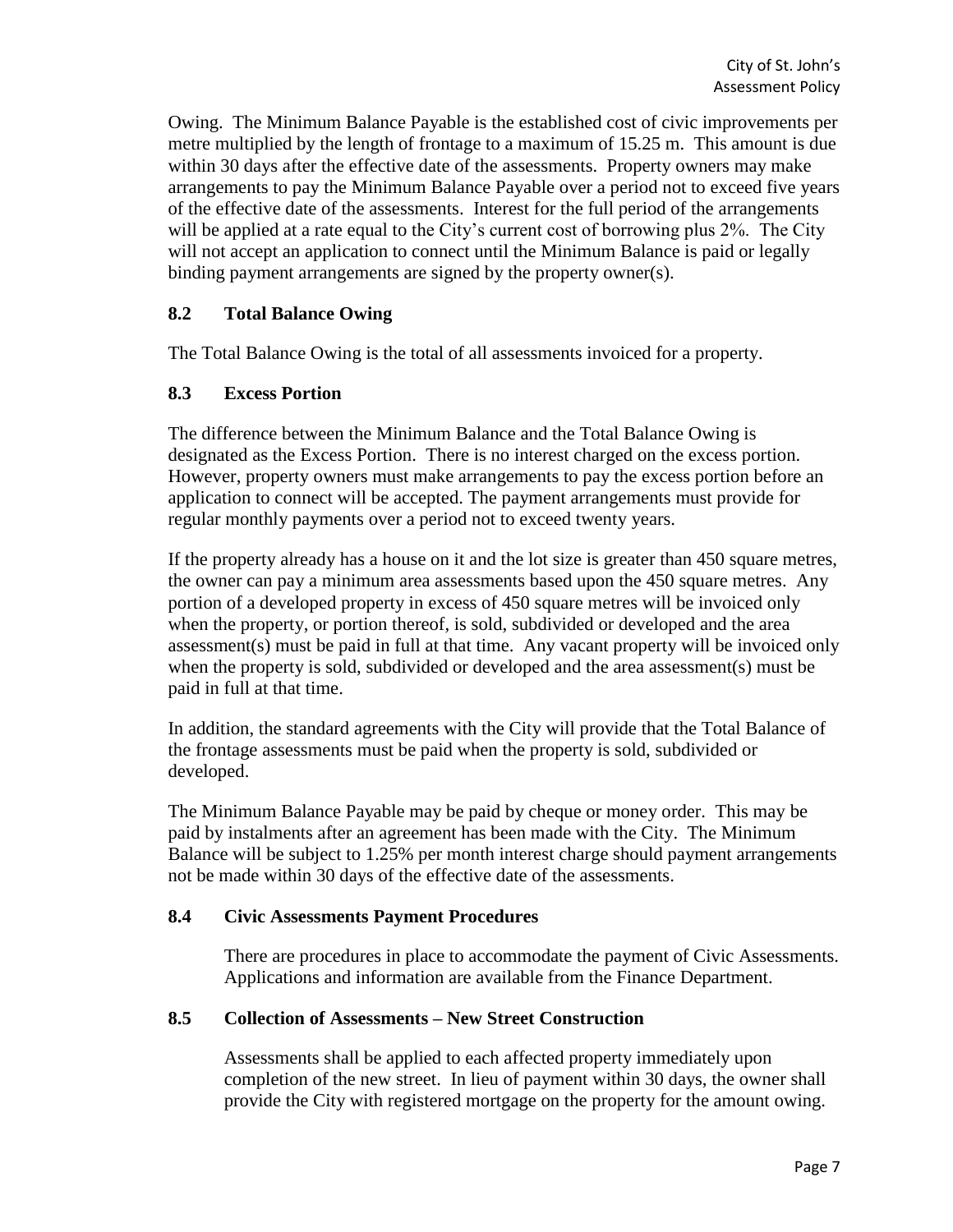Mortgage will be payable upon sale of the property or upon further development of the property. Mortgage interest costs shall be as incurred by the City.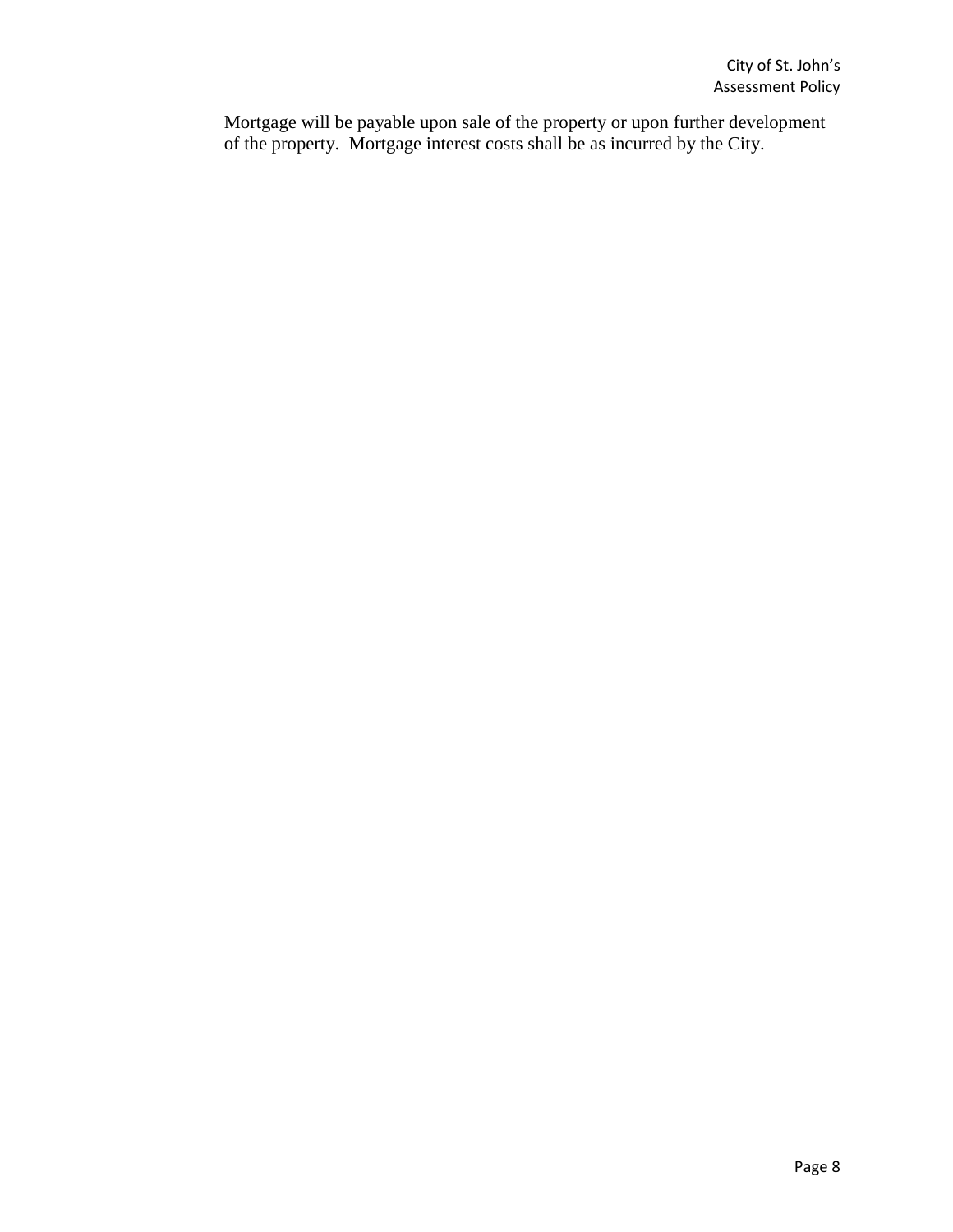Appendix A

Calculation of Base Assessment Rates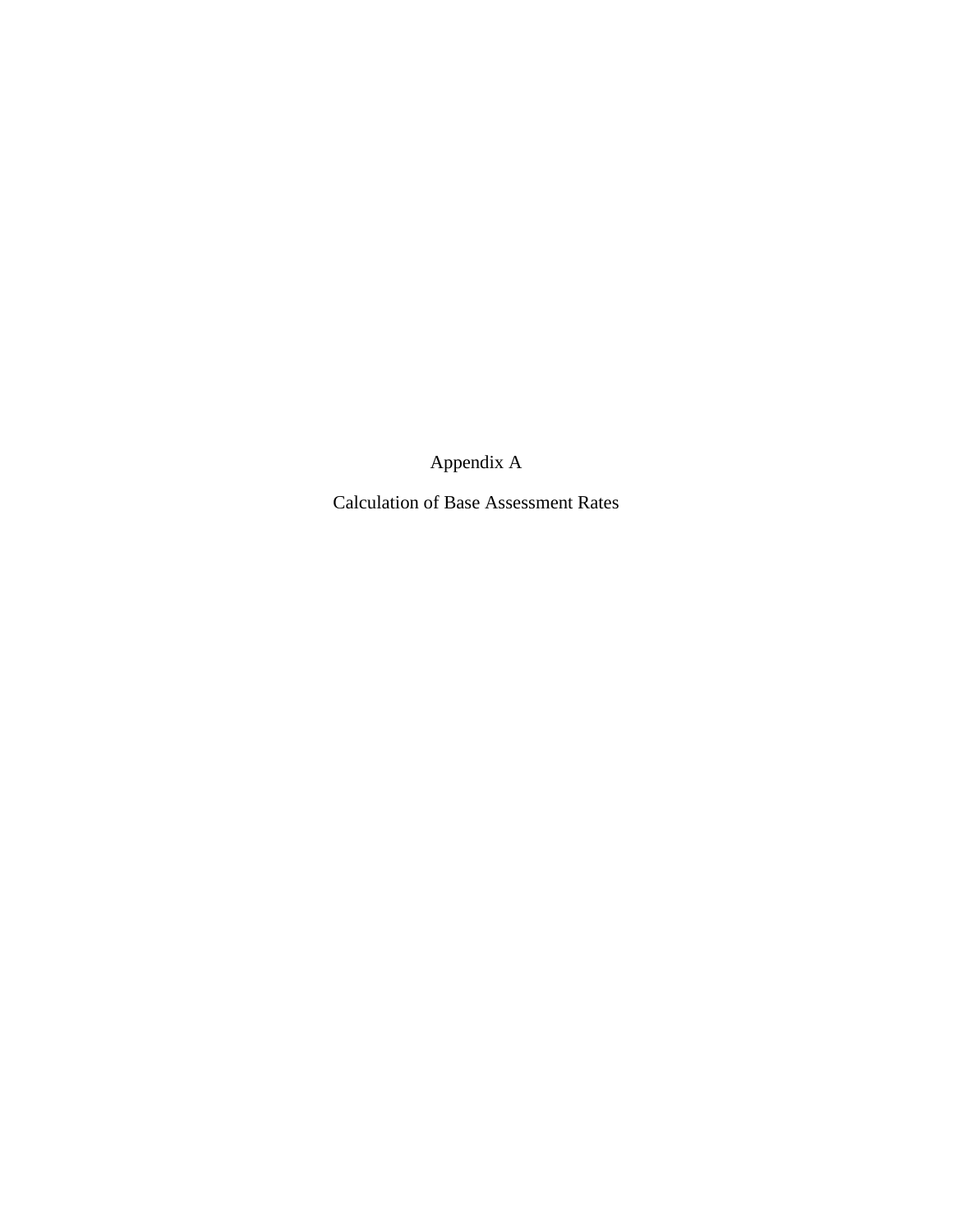# **WATER MAIN ASSESSMENT \$125.00 per metre**

- 1. Does not include service laterals.
- 2. Single pipe trench.
- 3. Solid Rock (SR) is assumed to be 10% of total excavation.
- 4. Valve spacing is 150 m.
- 5. Hydrant spacing is 140 m.
- 6. Minimum cover is 1.8 m.
- 7. Reinstatement costs are assumed to be 18%.
- 8. Engineering costs are assumed to be 10%.
- 9. Assessment is based on 200 mm diameter water main.
- 10. Average unit prices are used for all costs.

| <b>ITEM</b>              | <b>QUANTITY</b> | <b>UNIT PRICE</b>    | <b>COST/METRE</b>    |
|--------------------------|-----------------|----------------------|----------------------|
| <b>Trench Excavation</b> |                 |                      |                      |
| <b>Total Excavation</b>  | 2.75 cm         |                      |                      |
| <b>SR</b>                | $0.275$ cm      | \$43.00              | \$11.83              |
| OM                       | 2.475 cm        | \$13.00              | \$32.18              |
| <b>Water Main</b>        |                 |                      |                      |
| 200 mm diameter          | 1 <sub>m</sub>  | \$119.00             | \$119.00             |
| <b>Valves</b>            |                 |                      |                      |
| 200 mm diameter          | 1 each          | \$1,056.00           | \$7.04               |
| <b>Hydrants</b>          |                 |                      |                      |
| 150 mm diameter          | 3 <sub>m</sub>  | \$94.00              | $\mathbb{S}$<br>0.67 |
| main                     |                 |                      |                      |
| 150 mm diameter          | 1 each          | \$677.00             | \$4.84               |
| valve                    |                 |                      |                      |
| Hydrant                  | 1 each          | \$2,233.00           | \$15.95              |
|                          |                 | Subtotal             | \$191.50             |
|                          |                 | Reinstatement        | \$34.47              |
|                          |                 | Engineering          | \$22.60              |
|                          |                 | Total                | \$248.56             |
|                          |                 | <b>Frontage Rate</b> | \$124.28             |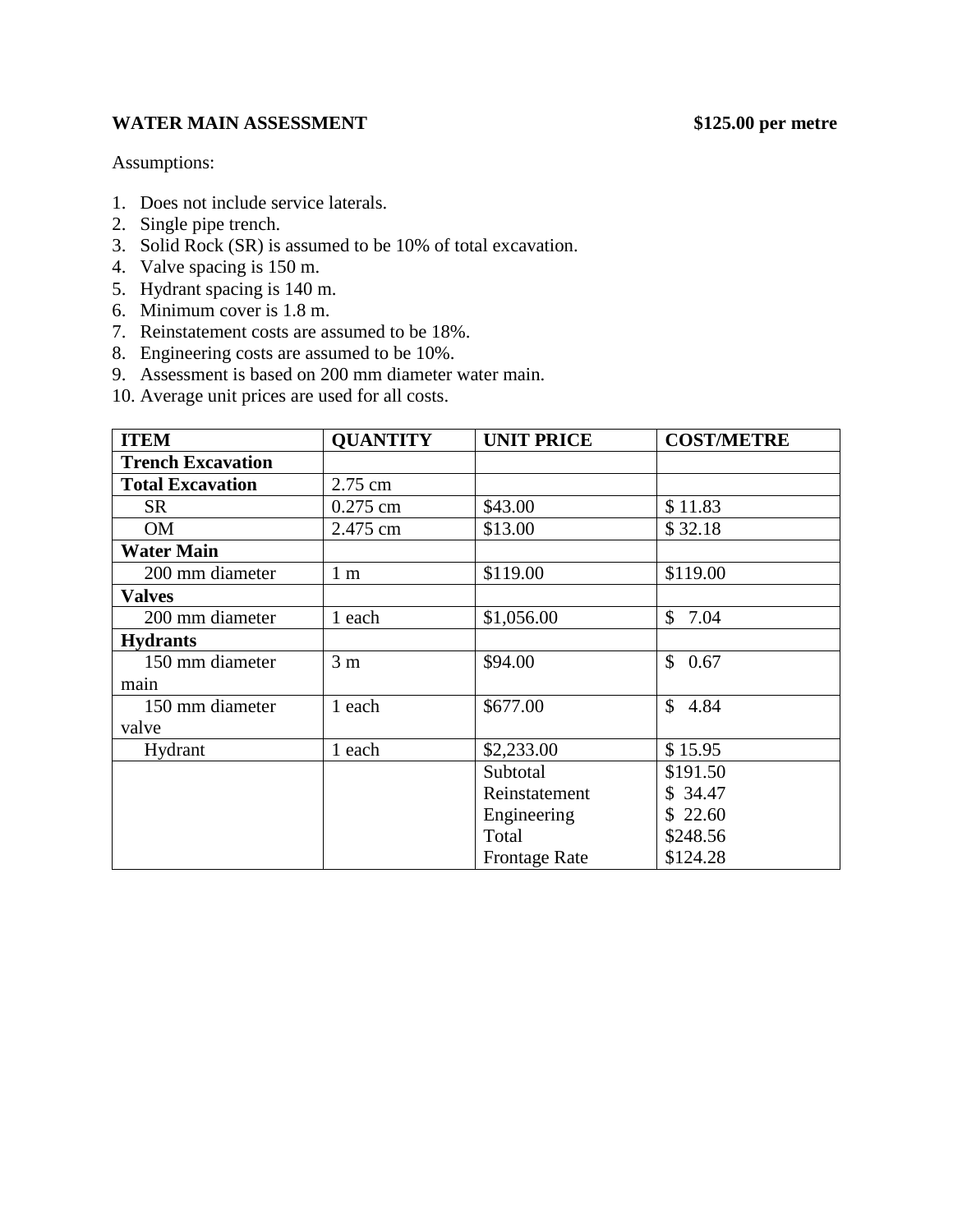# **SANITARY SEWER MAIN ASSESSMENT \$114.00 per metre**

- 1. Does not include service laterals.
- 2. Combined trench with storm sewer
- 3. Solid Rock (SR) is assumed to be 20% of total excavation.
- 4. Manhole spacing is 85 m.
- 5. Average depth of excavation is 3.5 m.
- 6. Reinstatement costs are assumed to be 18%.
- 7. Engineering costs are assumed to be 10%.
- 8. Assessment is based on 200 mm diameter sanitary sewer main.
- 9. Average unit prices are used for all costs.
- 10. All bedding material is imported.
- 11. All manholes are standard size.

| <b>ITEM</b>                | <b>QUANTITY</b> | <b>UNIT PRICE</b>      | <b>COST/METRE</b> |
|----------------------------|-----------------|------------------------|-------------------|
| <b>Trench Excavation</b>   |                 |                        |                   |
| <b>Total Excavation</b>    | 2.275 cm        |                        |                   |
| <b>SR</b>                  | $0.455$ cm      | \$<br>43.00            | \$19.57           |
| <b>OM</b>                  | 1.820 cm        | \$<br>13.00            | \$23.66           |
| <b>Imported Bedding</b>    | $0.391$ cm      | $\mathcal{S}$<br>22.00 | \$<br>8.60        |
| <b>Manholes</b>            |                 |                        |                   |
| Standard                   | 1 each          | \$2,572.00             | \$30.26           |
| <b>Sanitary Sewer Main</b> |                 |                        |                   |
| 200 mm diameter            | 1 <sub>m</sub>  | $\mathcal{S}$<br>94.00 | \$94.00           |
|                            |                 | Subtotal               | \$173.09          |
|                            |                 | Reinstatement          | \$31.70           |
|                            |                 | Engineering            | \$20.78           |
|                            |                 | Total                  | \$226.56          |
|                            |                 | <b>Frontage Rate</b>   | \$114.28          |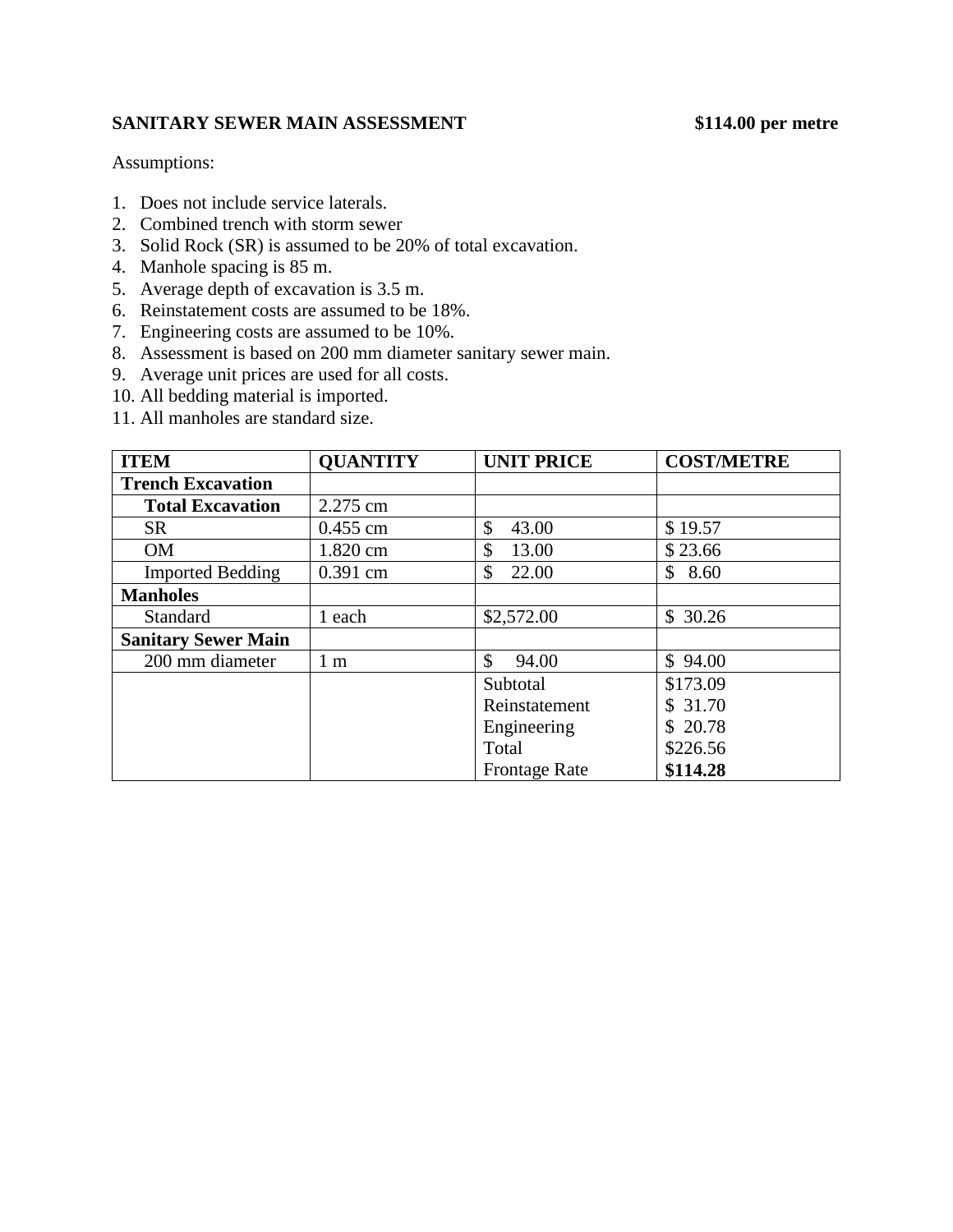### **STORM SEWER MAIN ASSESSMENT \$74.00 per metre**

- 1. Does not include service laterals.
- 2. Combined trench with sanitary sewer main.
- 3. Solid Rock (SR) is assumed to be 20% of total excavation.
- 4. Manhole spacing is 85 m.
- 5. Average depth of excavation is 4.25 m.
- 6. Reinstatement costs are assumed to be 18%.
- 7. Engineering costs are assumed to be 10%.
- 8. Assessment is based on 600 mm diameter storm sewer main.
- 9. Average unit prices are used for all costs.
- 10. All bedding material is imported.
- 11. 33% of manholes are cast-in-place.
- 12. Assessment does not include catch basins.
- 13. Assume work is performed under 60/40 cost-sharing program.

| <b>ITEM</b>              | <b>QUANTITY</b> | <b>UNIT PRICE</b>    | <b>COST/METRE</b> |
|--------------------------|-----------------|----------------------|-------------------|
| <b>Trench Excavation</b> |                 |                      |                   |
| <b>Total Excavation</b>  | 5.1cm           |                      |                   |
| SR.                      | 1.02cm          | \$<br>43.00          | \$43.86           |
| <b>OM</b>                | 4.08cm          | \$<br>13.00          | \$53.04           |
| <b>Imported Bedding</b>  | 0.9774cm        | \$<br>22.00          | \$21.50           |
| <b>Manholes</b>          |                 |                      |                   |
| <b>Standard</b>          | 1 each          | \$2,572.00           | \$ 20.27          |
| Oversized                | 1 each          | \$4,109.00           | \$16.11           |
| <b>Storm Sewer Main</b>  |                 |                      |                   |
| 600 mm diameter          | 1 <sub>m</sub>  | 131.00<br>\$         | \$131.00          |
|                          |                 | Subtotal             | \$285.79          |
|                          |                 | Reinstatement        | \$51.44           |
|                          |                 | Engineering          | \$33.72           |
|                          |                 | Total                | \$370.96          |
|                          |                 | City's Share 40      | \$148.38          |
|                          |                 | <b>Frontage Rate</b> | \$74.19           |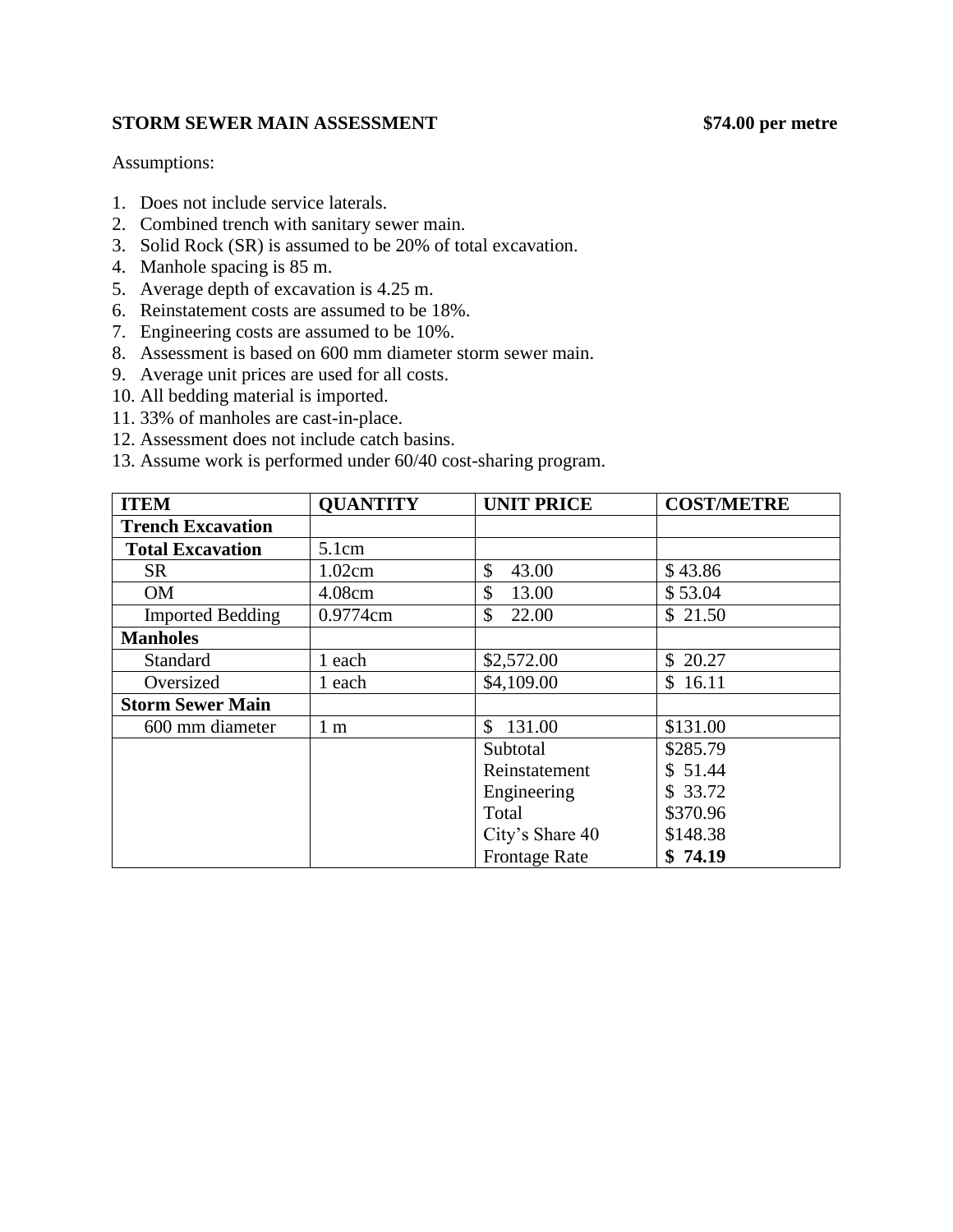### **RESIDENTIAL WATER SERVICE ASSESSMENT \$814.00 each RESIDENTIAL SANITARY SERVICE ASSESSMENT \$840.00 each RESIDENTIAL STORM SERVICE ASSESSMENT \$840.00 each**

- 1. Service laterals are extended to property line.
- 2. Combined pipe trench.
- 3. Solid Rock (SR) is assumed to be 20% of total excavation.
- 4. Reinstatement costs are assumed to be 18%.
- 5. Engineering costs are assumed to be 10%.
- 6. Assessment is based on 20 mm diameter copper and 100 mm diameter PVC service lines.
- 7. Average unit prices are used for all costs.
- 8. All bedding material is imported.

| <b>ITEM</b>               |                  | <b>QUANTITY   UNIT PRICE</b> | <b>COST/METRE</b> |
|---------------------------|------------------|------------------------------|-------------------|
| <b>Trench Excavation</b>  |                  |                              |                   |
| <b>Total Excavation</b>   | 3.4cm            |                              |                   |
| <b>SR</b>                 | $0.68$ cm        | $\mathbb{S}$<br>43.00        | \$<br>29.24       |
| <b>OM</b>                 | 2.72 cm          | \$<br>13.00                  | 35.36<br>\$       |
| <b>Imported Bedding</b>   | 0.45cm           | $\mathcal{S}$<br>22.00       | \$<br>9.90        |
| <b>Connection to Main</b> |                  |                              |                   |
| Sewer                     | 2 each           | $\mathbb{S}$<br>199.00       | \$398.00          |
| Water                     | 1 each           | 193.00<br>\$                 | \$193.00          |
| <b>Service Pipe</b>       |                  |                              |                   |
| 100 mm diameter PVC       | 15 <sub>m</sub>  | $\mathbb{S}$<br>35.00        | 525.00<br>\$      |
| sewer                     |                  |                              |                   |
| 20 mm diameter copper     | 7.5 <sub>m</sub> | $\mathbb{S}$<br>33.00        | \$<br>247.50      |
|                           |                  | Subtotal                     | \$1,922.25        |
|                           |                  | Reinstatement                | \$<br>346.01      |
|                           |                  | Engineering                  | \$<br>226.83      |
|                           |                  | <b>Frontage Rates</b>        |                   |
|                           |                  | Water                        | 813.52<br>\$      |
|                           |                  | Sanitary                     | 840.78<br>\$      |
|                           |                  | Storm                        | \$<br>840.78      |
|                           |                  |                              |                   |
|                           |                  |                              |                   |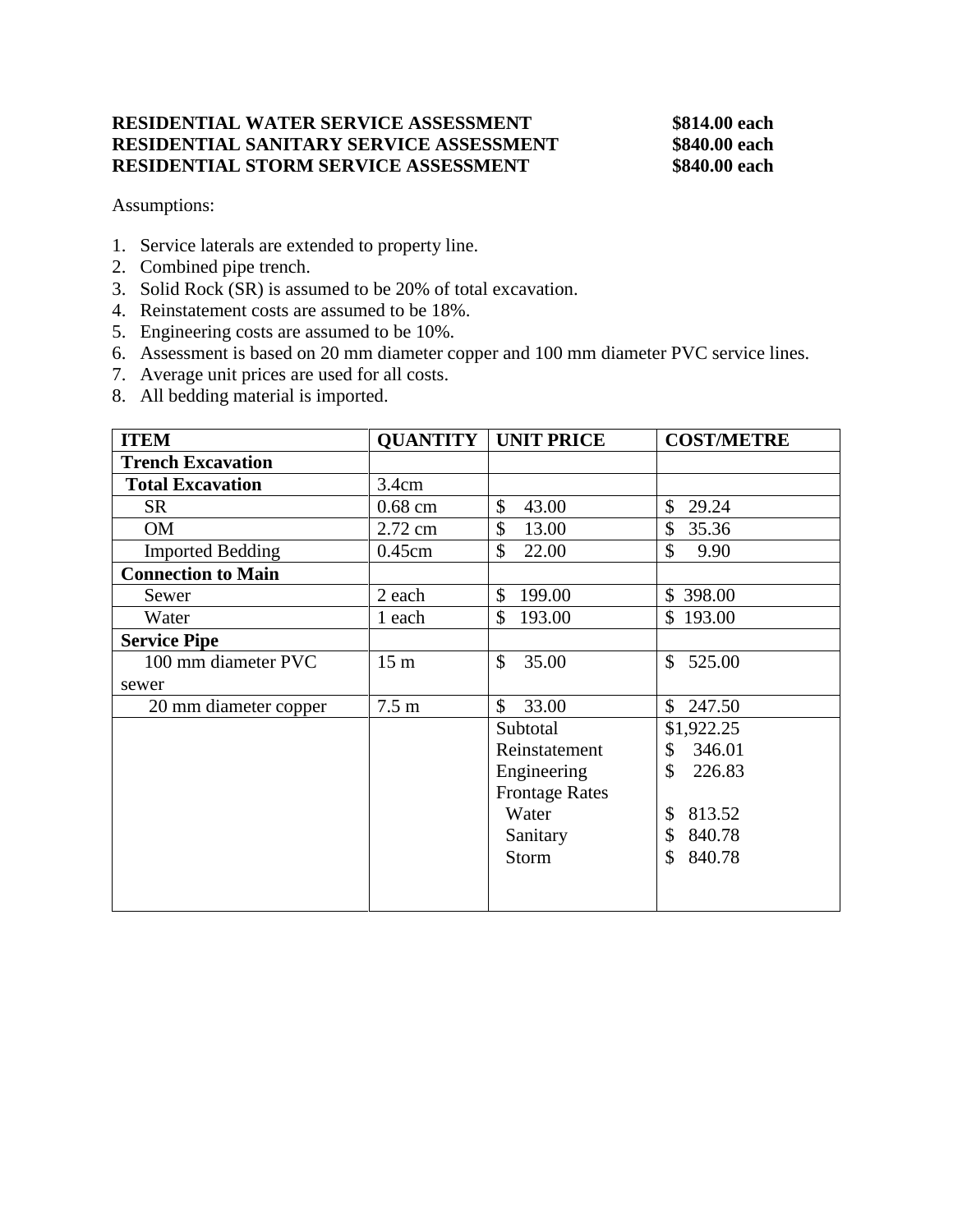# **COMMERCIAL WATER SERVICE ASSESSMENT \$3,085.00 each COMMERCIAL SANITARY SERVICE ASSESSMENT \$1,490.00 each COMMERCIAL STORM SERVICE ASSESSMENT \$1,365,00 each**

- 1. Service laterals are extended to property line.
- 2. Combined pipe trench.
- 3. Solid Rock (SR) is assumed to be 20% of total excavation.
- 4. Reinstatement costs are assumed to be 18%.
- 5. Engineering costs are assumed to be 10%.
- 6. Assessment is based on150 mm diameter DI; 200 mm diameter PVC; 300 mm CMP
- 7. Average unit prices are used for all costs.
- 8. All bedding material is imported.
- 9. There will be no rate adjustment for size of service.

| <b>ITEM</b>               | <b>QUANTITY</b>  | <b>UNIT PRICE</b>           | <b>COST/METRE</b>       |
|---------------------------|------------------|-----------------------------|-------------------------|
| <b>Trench Excavation</b>  |                  |                             |                         |
| <b>Total Excavation</b>   | 4.35cm           |                             |                         |
| <b>SR</b>                 | $0.85$ cm        | \$<br>43.00                 | \$<br>36.55             |
| <b>OM</b>                 | 3.4 cm           | \$<br>13.00                 | \$<br>44.20             |
| <b>Imported Bedding</b>   | 0.785 cm         | $\mathbb{S}$<br>22.00       | \$<br>17.27             |
| <b>Connection to Main</b> |                  |                             |                         |
| Sewer                     | 2 each           | 199.00<br>$\mathbb{S}$      | 398.00<br>\$            |
| Water                     |                  |                             |                         |
| 200 x 200 Tee             | 1 each           | \$<br>600.00                | \$<br>600.00            |
| 150 mm Valve              | 1 each           | \$<br>677.00                | \$<br>677.00            |
| 150 mm End Cap            | 1 each           | \$<br>150.00                | \$<br>150.00            |
| 200 mm PVC sewer          | 7.5 <sub>m</sub> | \$<br>94.00                 | \$<br>705.00            |
| 150 mm Water Main         | $7.5 \text{ m}$  | \$<br>94.00                 | \$<br>705.00            |
| 300 mm CMP                | 7.5 <sub>m</sub> | $\mathbf{\hat{S}}$<br>81.00 | $\mathcal{S}$<br>607.50 |
|                           |                  | Subtotal                    | \$4,577.65              |
|                           |                  | Reinstatement               | \$<br>823.98            |
|                           |                  | Engineering                 | \$<br>540.16            |
|                           |                  | <b>Frontage Rates</b>       |                         |
|                           |                  | Water                       | \$3,085.41              |
|                           |                  | Sanitary                    | \$1,491.47              |
|                           |                  | Storm                       | \$1,364.91              |
|                           |                  |                             |                         |
|                           |                  |                             |                         |
|                           |                  |                             |                         |
|                           |                  |                             |                         |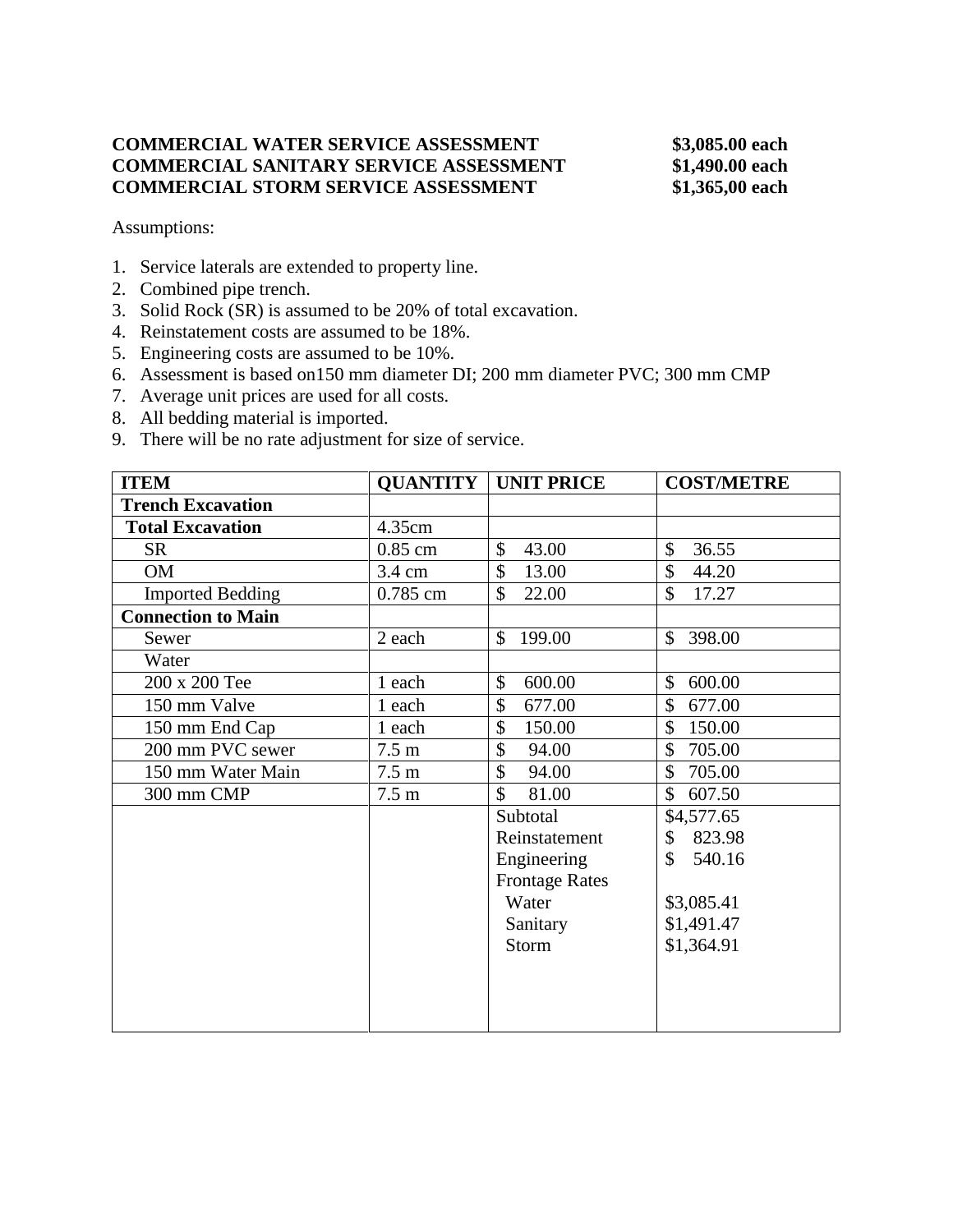### **STREET IMPROVEMENT ASSESSMENT \$67.00 per metre**

- 1. Standard right-of-way is 15.0 m.
- 2. Cross-section does not include sidewalk.
- 3. Curb and gutter is included in assessment.
- 4. Assumed existing asphalt width is 5.7 m.
- 5. Assessment rate includes costs associated with widening only.
- 6. Average depth of excavation assumed to be 1.00 m.
- 7. Reinstatement costs are assumed to be 9%.
- 8. Engineering costs are assumed to be 10%.
- 9. Average unit prices are used for all costs.
- 10. No clearing and grubbing work included.
- 11. Solid Rock (SR) is assumed to be 5% of total excavation.
- 12. Borrow is assumed to be 10% of total excavation.
- 13. Unsuitable Material (USM) is assumed to be 10% of total excavation.
- 14. Catch basin spacing is 85m for both sides of street.
- 15. Assume 60/40 cost-sharing arrangement applies.

| <b>ITEM</b>               |                | <b>QUANTITY   UNIT PRICE</b> | <b>COST/METRE</b> |
|---------------------------|----------------|------------------------------|-------------------|
| <b>Street Excavation</b>  |                |                              |                   |
| <b>Total Excavation</b>   | 10.29cm        |                              |                   |
| <b>SR</b>                 | 0.5145cm       | \$<br>19.00                  | \$<br>9.78        |
| <b>Borrow</b>             | $1.029$ cm     | \$<br>9.00                   | \$<br>9.26        |
| <b>USM</b>                | $1.029$ cm     | \$<br>10.00                  | \$<br>10.29       |
| <b>OM</b>                 | 7.7175 cm      | \$<br>9.00                   | \$<br>69.46       |
| <b>Gravel for Streets</b> |                |                              |                   |
| Class "A"                 | 0.56t          | \$<br>14.00                  | \$<br>7.84        |
| Class "B"                 | 1.12t          | \$<br>14.00                  | \$<br>15.58       |
| Curb & Gutter             | 1 <sub>m</sub> | \$<br>55.00                  | \$<br>55.00       |
| <b>Asphalt</b>            |                |                              |                   |
| <b>Surface Course</b>     | 0.437 t        | $\mathbb{S}$<br>63.00        | \$<br>27.53       |
| <b>Base Course</b>        | 0.437 t        | $\mathbb{S}$<br>60.00        | \$<br>26.22       |
| <b>Catch Basins</b>       | 2 each         | \$1,859.00                   | \$<br>43.74       |
| <b>Excavation</b> for Cbs | 38 cm          | \$<br>13.00                  | \$<br>5.81        |
|                           |                | Subtotal                     | \$<br>280.61      |
|                           |                | Reinstatement                | 25.25<br>\$       |
|                           |                | Engineering                  | \$<br>30.59       |
|                           |                | Subtotal                     | \$<br>336.45      |
|                           |                | City's Share 40              | 134.58<br>\$      |
|                           |                | <b>Frontage Rate</b>         | 67.29<br>\$       |
|                           |                |                              |                   |
|                           |                |                              |                   |
|                           |                |                              |                   |
|                           |                |                              |                   |
|                           |                |                              |                   |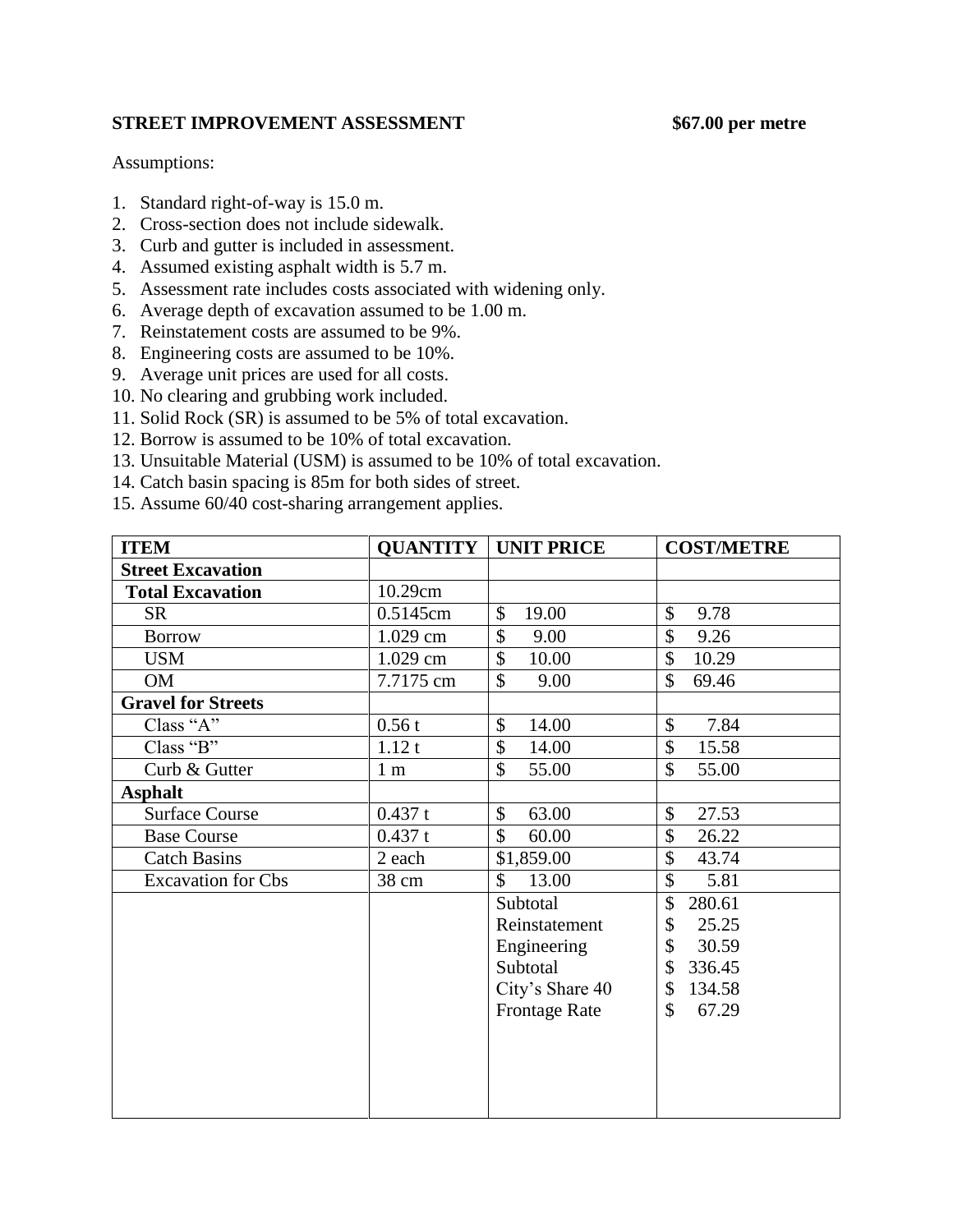# **NEW STREET CREATION ASSESSMENT FULL COST RECOVERY**

Applicable assessment costs shall include the following:

- Full construction costs, including professional costs (engineering, legal)
- Land acquisition costs shall be applied to the property where costs are incurred in acquiring the property, including expropriation costs
- Where land required for new street creation is donated no land acquisition costs shall apply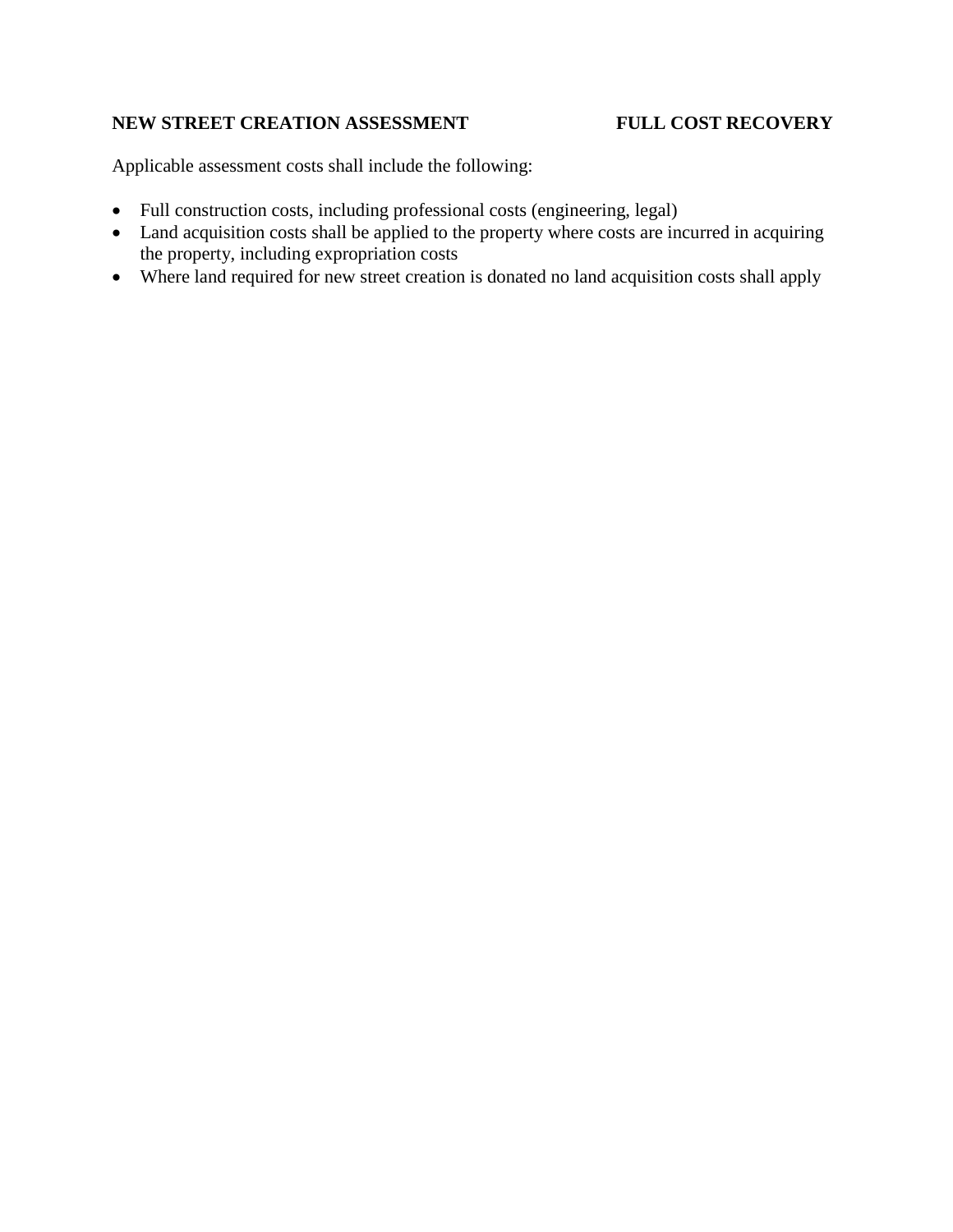# **SIDEWALK ASSESSMENT \$16.00 per metre**

Assumptions:

- 1. Curb and gutter is included in assessment.
- 2. Reinstatement costs are assumed to be 9%.
- 3. Engineering costs are assumed to be 10%.
- 4. Average unit prices are used for all costs.
- 5. Assume 60/40 cost-sharing arrangement applies.

| <b>ITEM</b>     |     | <b>QUANTITY   UNIT PRICE</b> | <b>COST/METRE</b> |
|-----------------|-----|------------------------------|-------------------|
| <b>Sidewalk</b> |     |                              |                   |
| 100 mm thick    | 2 m | \$64.80                      | \$129.80          |
|                 |     | Subtotal                     | \$129.60          |
|                 |     | Reinstatement                | \$11.66           |
|                 |     | Engineering                  | \$14.13           |
|                 |     | Subtotal                     | \$155.39          |
|                 |     | City's Share 40              | \$62.16           |
|                 |     | <b>Frontage Rate</b>         | \$15.54           |

**Note:** Under the City of St. John's Act, only 50% of sidewalk costs are assessable.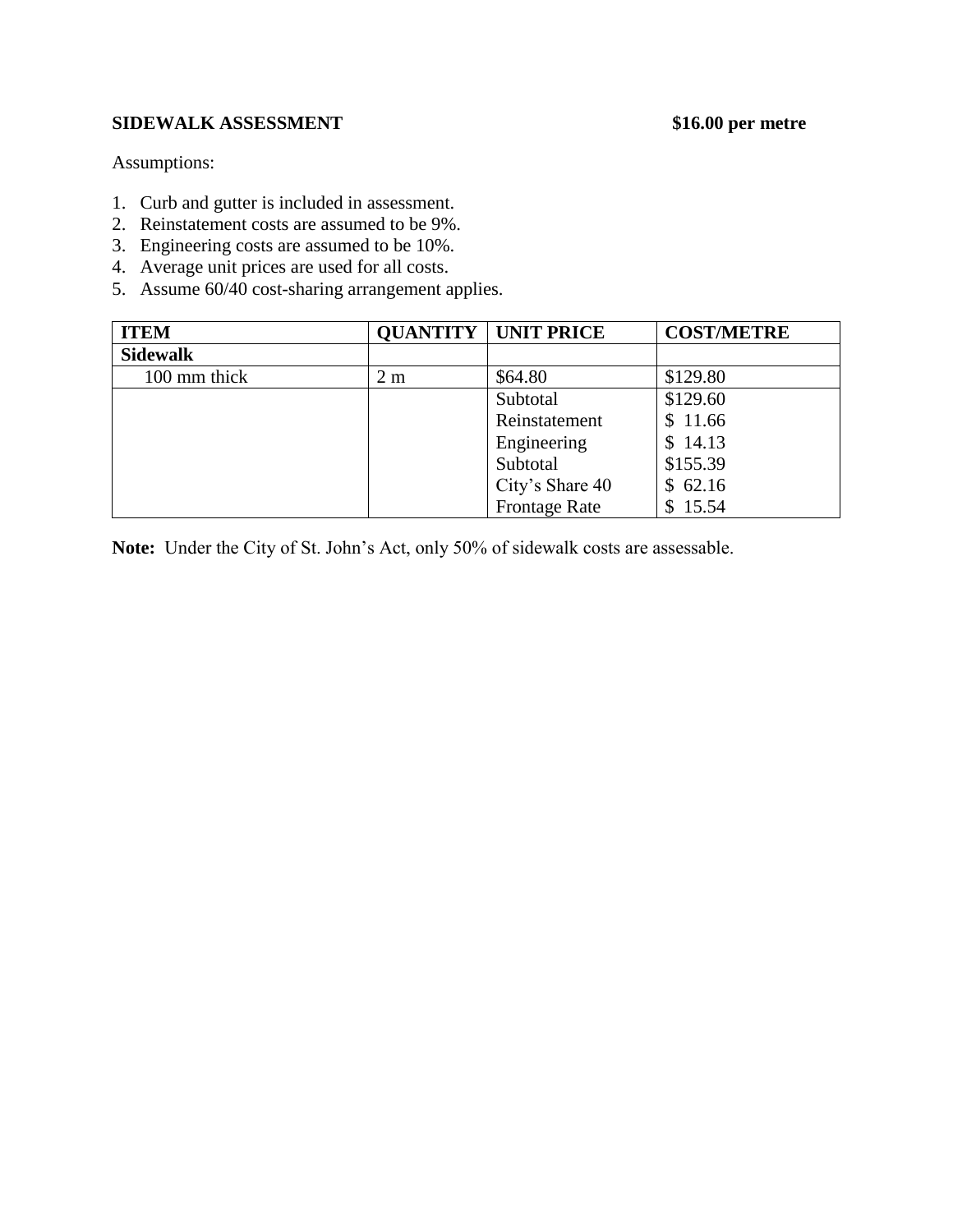### **RURAL STREET IMPROVEMENT ASSESSMENT \$57.00 per metre**

- 1. Standard right-of-way is 15.0 m.
- 2. Cross-section does not include curb and gutter or sidewalk.
- 3. Average depth of excavation assumed to be 0.75 m.
- 4. Reinstatement costs are assumed to be 7%.
- 5. Engineering costs are assumed to be 10%.
- 6. Average unit prices are used for all costs.
- 7. Solid Rock (SR) is assumed to be 5% of total excavation.
- 8. Borrow is assumed to be 10% of total excavation.
- 9. Unsuitable Material (USM) is assumed to be 10% of total excavation.
- 10. GST of 3% included.
- 11. Assume 60/40 cost-sharing arrangement applies.

| <b>ITEM</b>                  | <b>QUANTITY</b> | <b>UNIT PRICE</b>      | <b>COST/METRE</b>      |
|------------------------------|-----------------|------------------------|------------------------|
| <b>Clearing and Grubbing</b> | $0.0015$ ha     | \$15,360.00            | \$<br>23.04            |
| <b>Street Excavation</b>     |                 |                        |                        |
| <b>Total Excavation</b>      | 11.25cm         |                        |                        |
| <b>SR</b>                    | $0.56$ cm       | \$<br>19.00            | \$<br>10.64            |
| <b>Borrow</b>                | 1.13 cm         | \$<br>9.00             | \$<br>10.17            |
| <b>USM</b>                   | 1.13 cm         | $\mathcal{S}$<br>10.00 | \$<br>11.30            |
| <b>OM</b>                    | 8.43 cm         | \$<br>9.00             | \$<br>75.87            |
| <b>Gravel for Streets</b>    |                 |                        |                        |
| Class "A"                    | 1.38t           | $\mathbb{S}$<br>14.00  | \$<br>19.32            |
| Class "B"                    | 2.31t           | \$<br>14.00            | $\mathcal{S}$<br>32.34 |
| <b>Asphalt</b>               |                 |                        |                        |
| <b>Surface Course</b>        | 0.42t           | \$<br>63.00            | \$<br>26.46            |
| <b>Base Course</b>           | 0.42t           | $\mathbb{S}$<br>60.00  | \$<br>25.20            |
|                              |                 | Subtotal               | \$<br>234.34           |
|                              |                 | Reinstatement          | \$<br>16.40            |
|                              |                 | Engineering            | \$<br>25.07            |
|                              |                 | Subtotal               | \$<br>275.82           |
|                              |                 | 3% GST                 | \$<br>8.27             |
|                              |                 | Total                  | 284.09<br>\$           |
|                              |                 | City's Share 40        | 113.64<br>\$           |
|                              |                 | <b>Frontage Rate</b>   | \$<br>56.82            |
|                              |                 |                        |                        |
|                              |                 |                        |                        |
|                              |                 |                        |                        |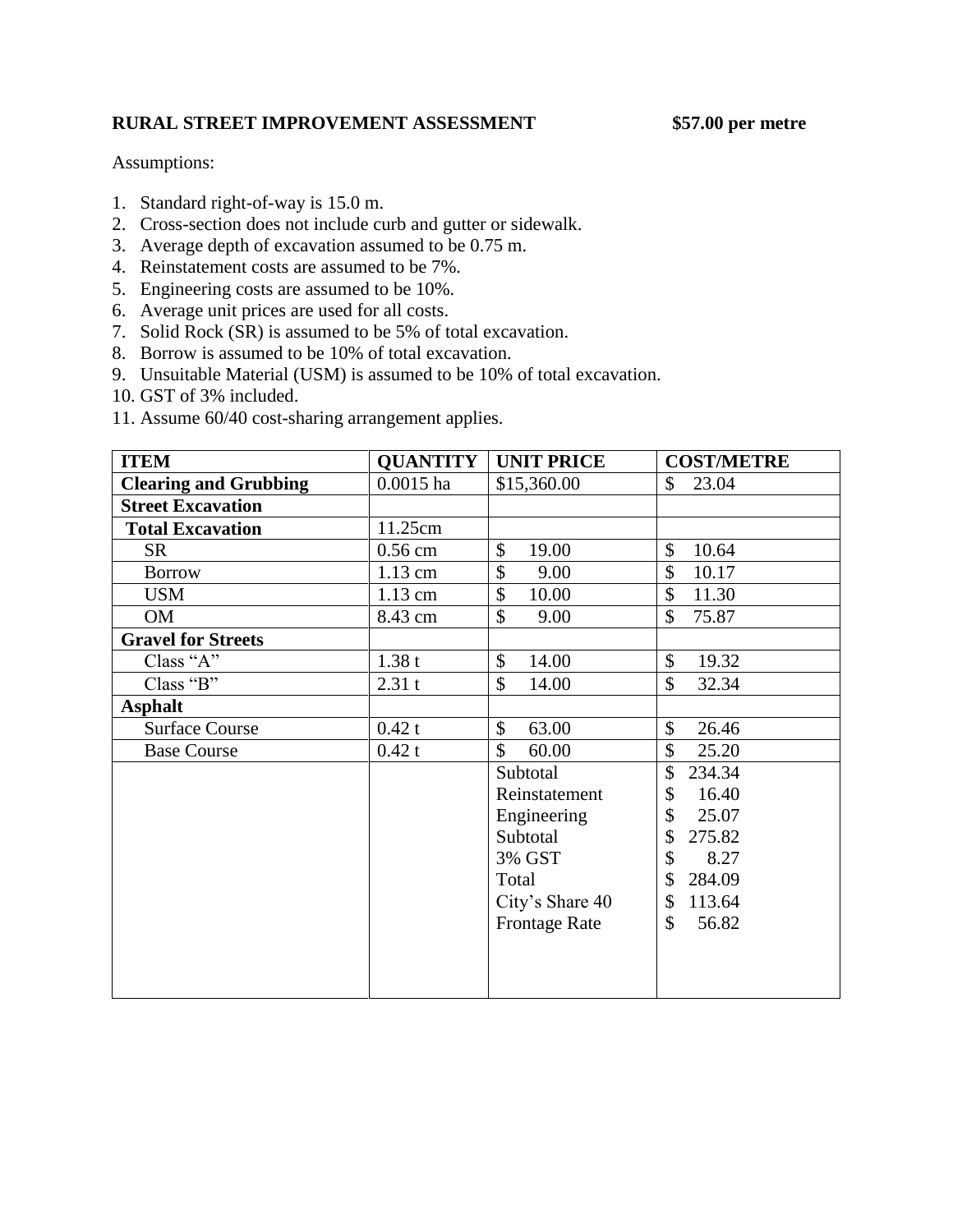Appendix B

Area of former Town of Goulds To which Pre-amalgamation Assessment Rates Apply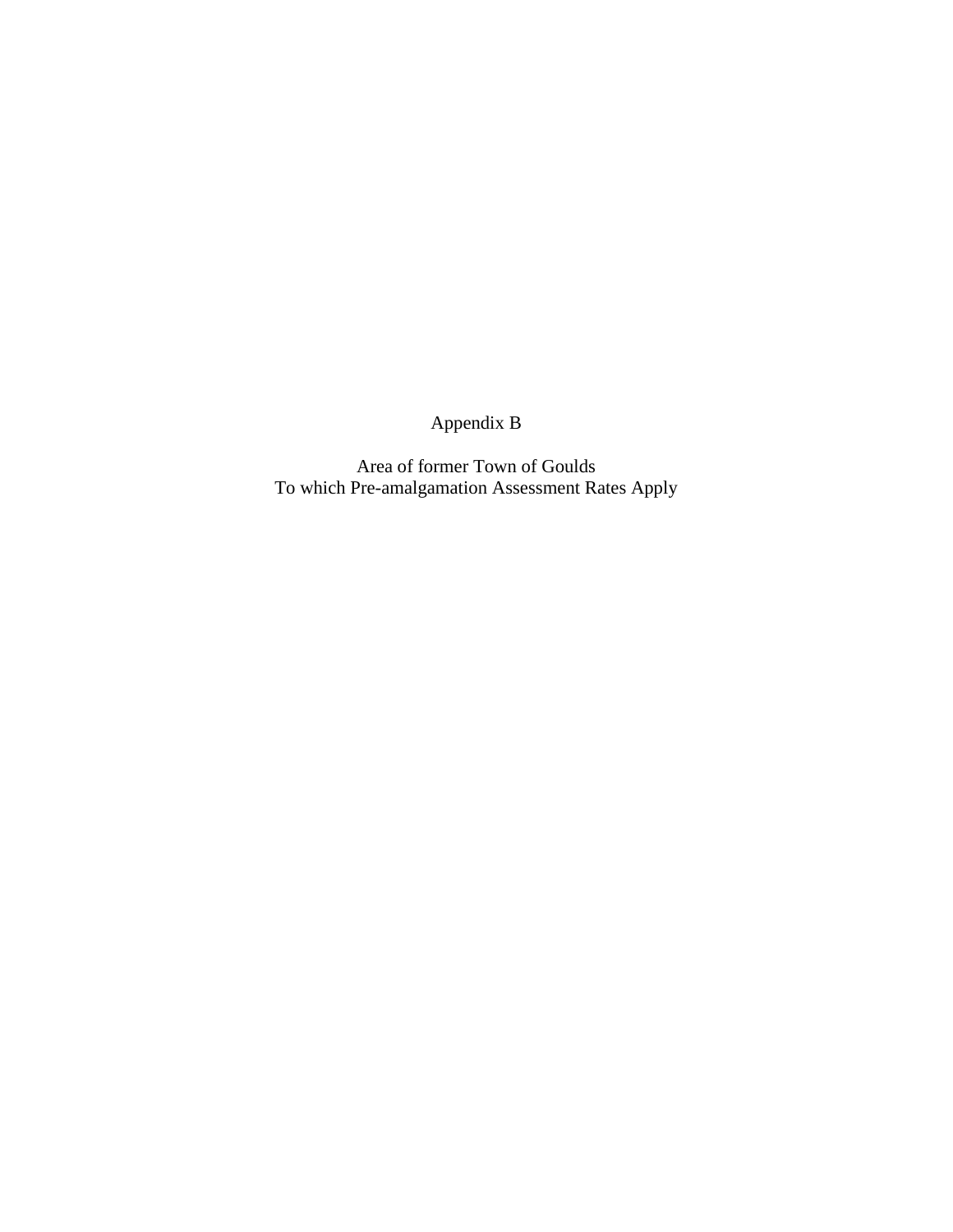Appendix C

Amendments to Assessment Policy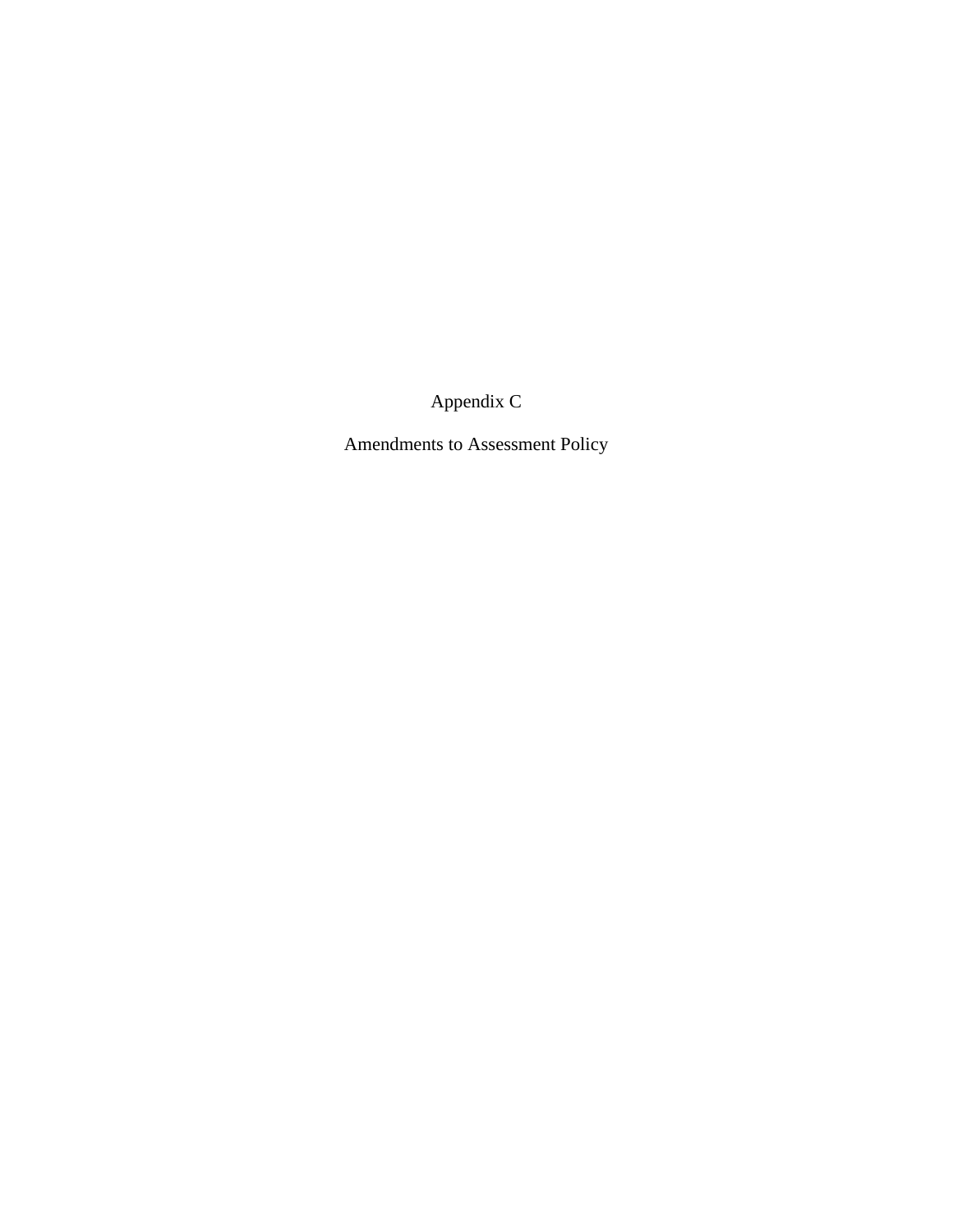Since the inception of its Assessment Policy in 1989, Council has adopted a number of amendments to that policy. The most significant amendments are as follows:

| <b>Date</b>      | <b>Amendment</b>                                                                                                                                                                                                                                                                                                                                            |
|------------------|-------------------------------------------------------------------------------------------------------------------------------------------------------------------------------------------------------------------------------------------------------------------------------------------------------------------------------------------------------------|
| May 27, 1991     | <b>Higgins</b> Line                                                                                                                                                                                                                                                                                                                                         |
|                  | That the City not collect sidewalk assessments on those homes on Higgins<br>Line where sidewalks were installed six (6) years ago.                                                                                                                                                                                                                          |
| May 27, 1991     | Jordan Place                                                                                                                                                                                                                                                                                                                                                |
|                  | That the residents of Jordan Place agree to pay the assessments for<br>sidewalks as this is a benefit to the area and one which they will certainly<br>avail;                                                                                                                                                                                               |
|                  | That the residents of Jordan Place agree to pay 1/3 of the cost of<br>assessments for storm sewer. Only four (4) residents have hooked into the<br>storm sewer. The residents feel that the installation of the storm sewer is<br>of greater benefit to the city than it is to them. The storm sewer will save<br>the City greatly in costs of maintenance; |
|                  | That the residents of Jordan Place feel that they should not have to pay for<br>the street improvements as their street had only been paved approximately<br>2 years prior to this work being completed. They had no complaints about<br>the condition of their street and feel that repaving was unnecessary for<br>their use.                             |
| June 12, 1991    | General (raised by residents of Airport Heights)                                                                                                                                                                                                                                                                                                            |
|                  | That owners of existing homestead lots whose properties are such that<br>they have a lot that can be subdivided into two or more building lots must<br>pay all outstanding assessments at the time of sale, transfer, or subdivision<br>of the land;                                                                                                        |
|                  | That owners of existing homestead lots whose properties are in excess of<br>fifty feet but cannot be subdivided into two or more building lots shall pay<br>the costs associated with the additional frontage in excess of fifty feet<br>when that portion of the additional frontage is subdivided and sold.                                               |
| February 7, 1994 | Densmores Lane/Brennan Field                                                                                                                                                                                                                                                                                                                                |
|                  | That all assessments levied on property located in Densmores<br>Lane/Brennan Field will be reduced by one-third, based on the total<br>assessment after the water assessment is deleted.                                                                                                                                                                    |